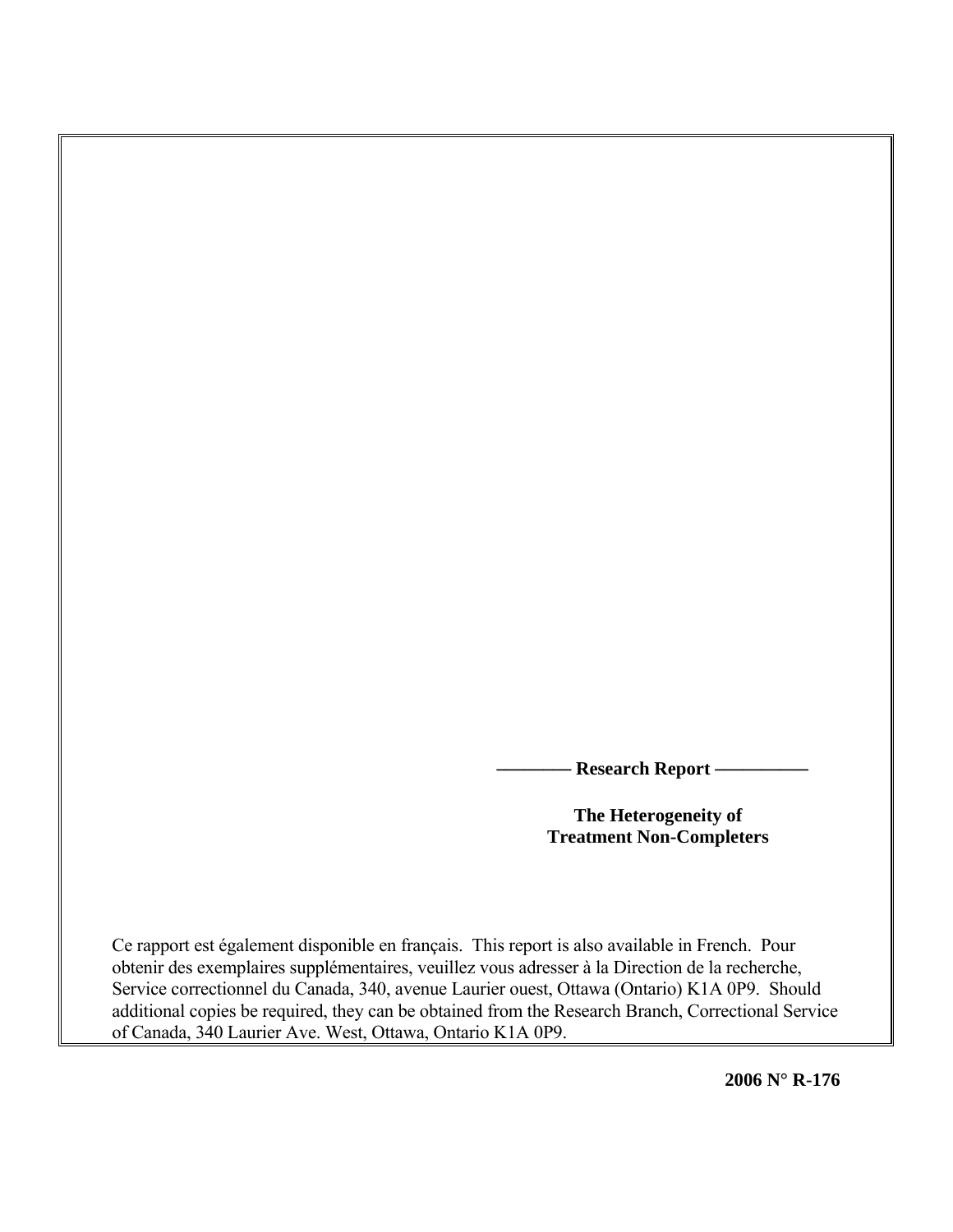# **The Heterogeneity of Treatment Non-Completers**

Kevin L. Nunes

&

Franca Cortoni

Correctional Service Canada

April 2006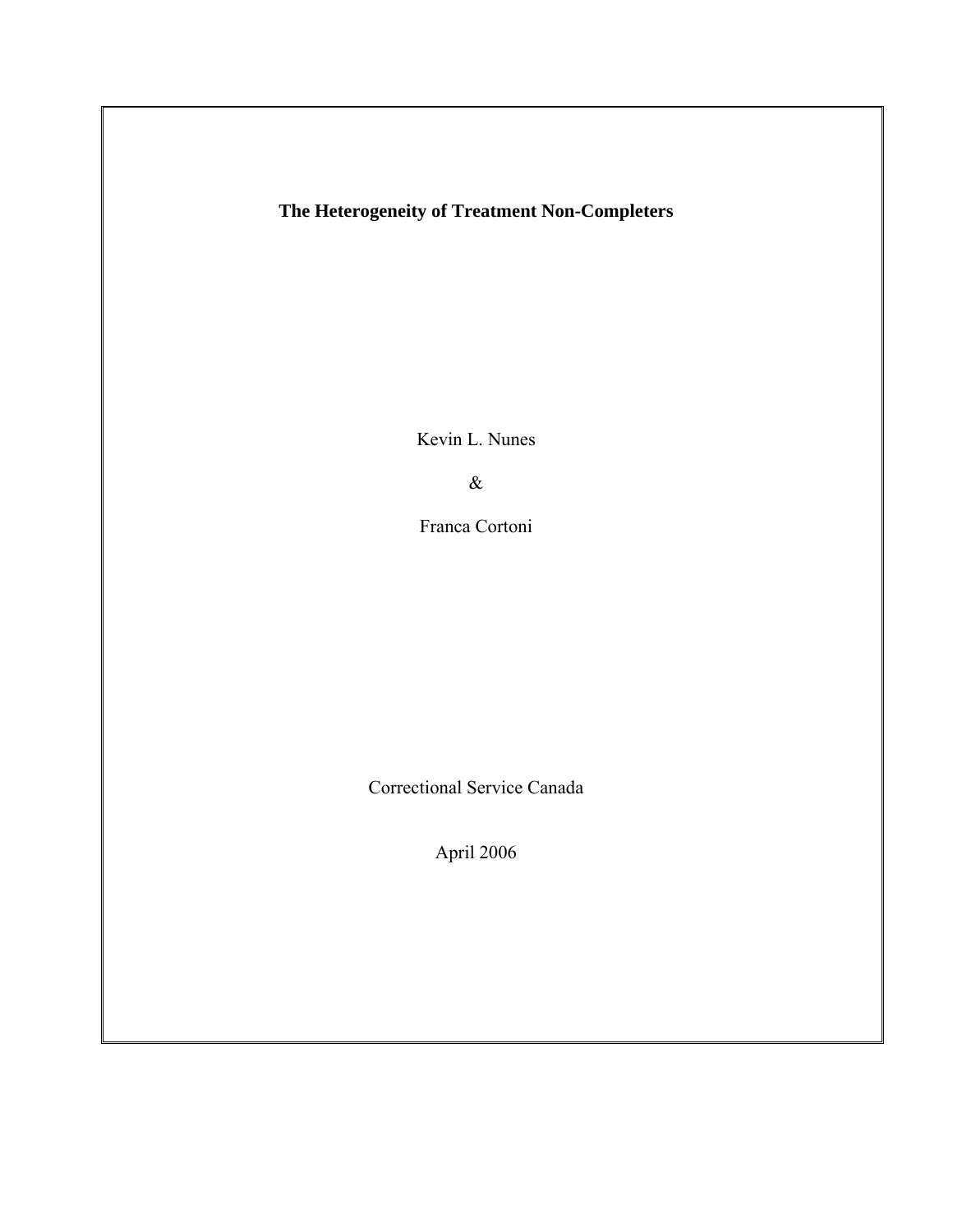## **ACKNOWLEDGEMENTS**

The authors thank Phil Chitty for sharing his expertise in programming issues in the Offender Management System (OMS) and Colette Cousineau for retrieving and organizing the data required for this project. In addition, thanks go to Shelley Brown, Kelly Taylor, and Ben Vuong for sharing their procedural knowledge. We wish to thank Amey Bell for reviewing an earlier draft of this report. We would also like to thank Karl Hanson for providing procedural details for one of his recent research projects.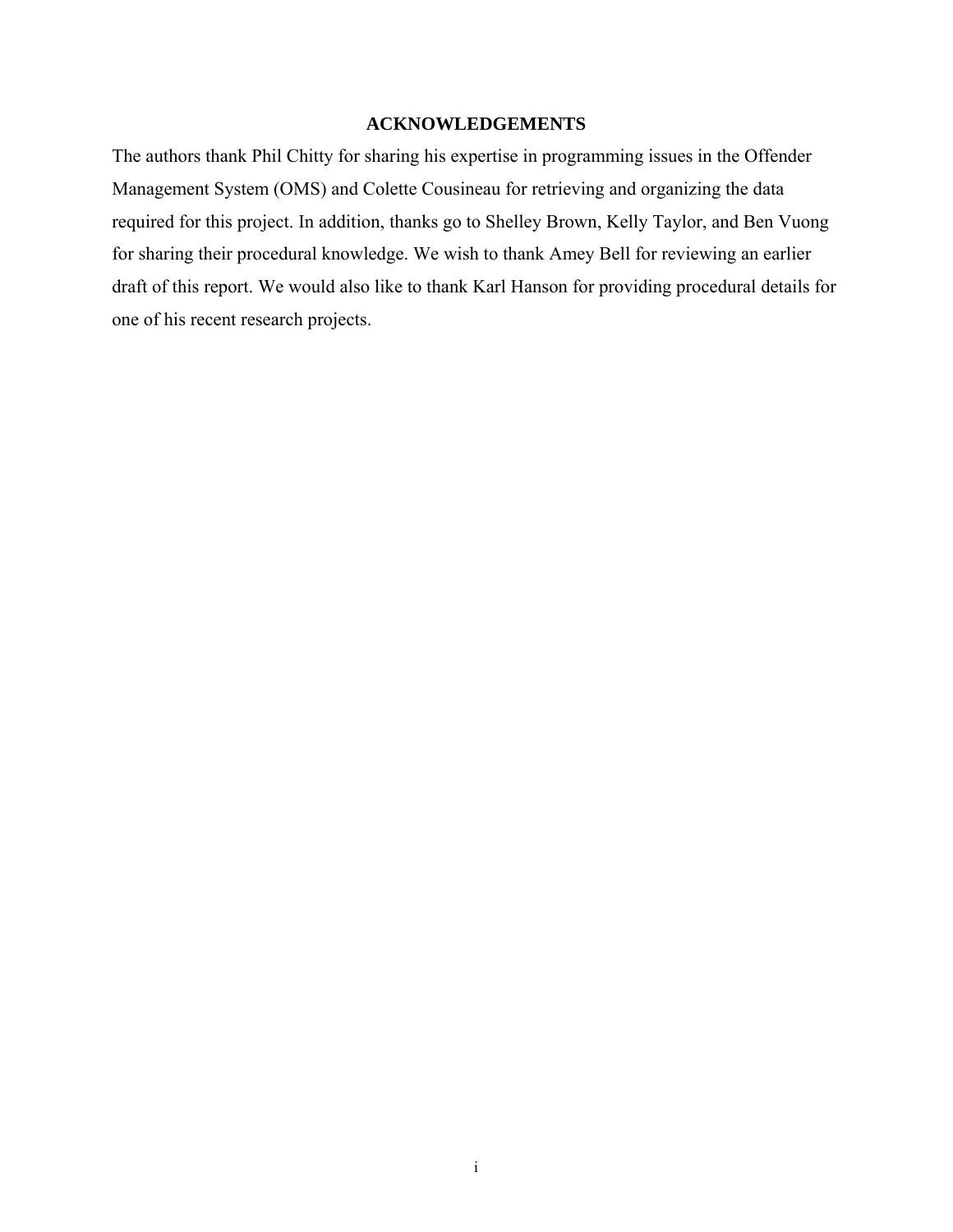## **EXECUTIVE SUMMARY**

Although attrition from correctional programs is a concern in terms of both correctional planning and research on treatment effectiveness, the literature has been difficult to interpret because of a general lack of clarity and consistency in definitions of attrition. Attrition from correctional programs is both an applied and methodological issue. In applied work, non-completers appear to be at higher risk for recidivism than are completers and, therefore, are most in need of treatment. How does one provide adequate treatment to offenders who do not complete programs? Methodologically, non-completers pose a threat to the validity of studies on treatment effectiveness because non-completers are identified in, and removed from, the treatment group, whereas in the no-treatment group, offenders who would have failed to complete the program had they started it typically go unidentified. Thus, effects in favour of treatment can often also be explained by the exclusion of non-completers from the treatment group but not from the notreatment group.

Variability in the definition of attrition has made it difficult to synthesize the literature to identify predictors of attrition and to develop evidence-based strategies aimed at reducing attrition from correctional programs. Although attrition of all types is a concern for program providers, administrators, and researchers, it is unlikely that non-completers constitute a homogeneous group. There are many reasons why an offender may not complete treatment; only some of these would be expected to involve risk and motivation.

If only certain types of attrition are associated with elevated risk and low motivation, then combining different operational definitions of attrition may yield inconclusive research results and lead to the inefficient management of offenders who do not complete treatment. The purpose of the current research was to explore the extent to which various types of non-completers differ from each other and from completers in terms of their risk, criminogenic need (a.k.a. dynamic risk), and motivation for intervention.

Participants were 7,484 federally sentenced male offenders who had participated in at least one correctional program between April 2002 and March 2004. Because most offenders (67%) participated in only one program during this 2-year period, completion status was examined exclusively for offenders' first program in this time frame. The first program in which offenders participated was most likely to have been a living skills program (46%), a moderate-intensity program (64%), and a program delivered in a medium-security institution (46%).

Three quarters of the offenders completed the program (73%), 5% failed to complete for administrative reasons, 11% did not complete due to personal circumstances, and 11% dropped out or were expelled. *Administrative reasons* refers to non-completion that was generally beyond the direct control of the offender. *Personal circumstances* indicates non-completion because of behaviour outside of the program or due to circumstances unrelated to the program. *Dropout/expulsion* refers to non-completion because of withdrawal or expulsion from the program. In the analyses of group differences, only small or larger effect sizes (Cohen's  $d \geq$ 0.20) were considered indicative of a meaningful difference.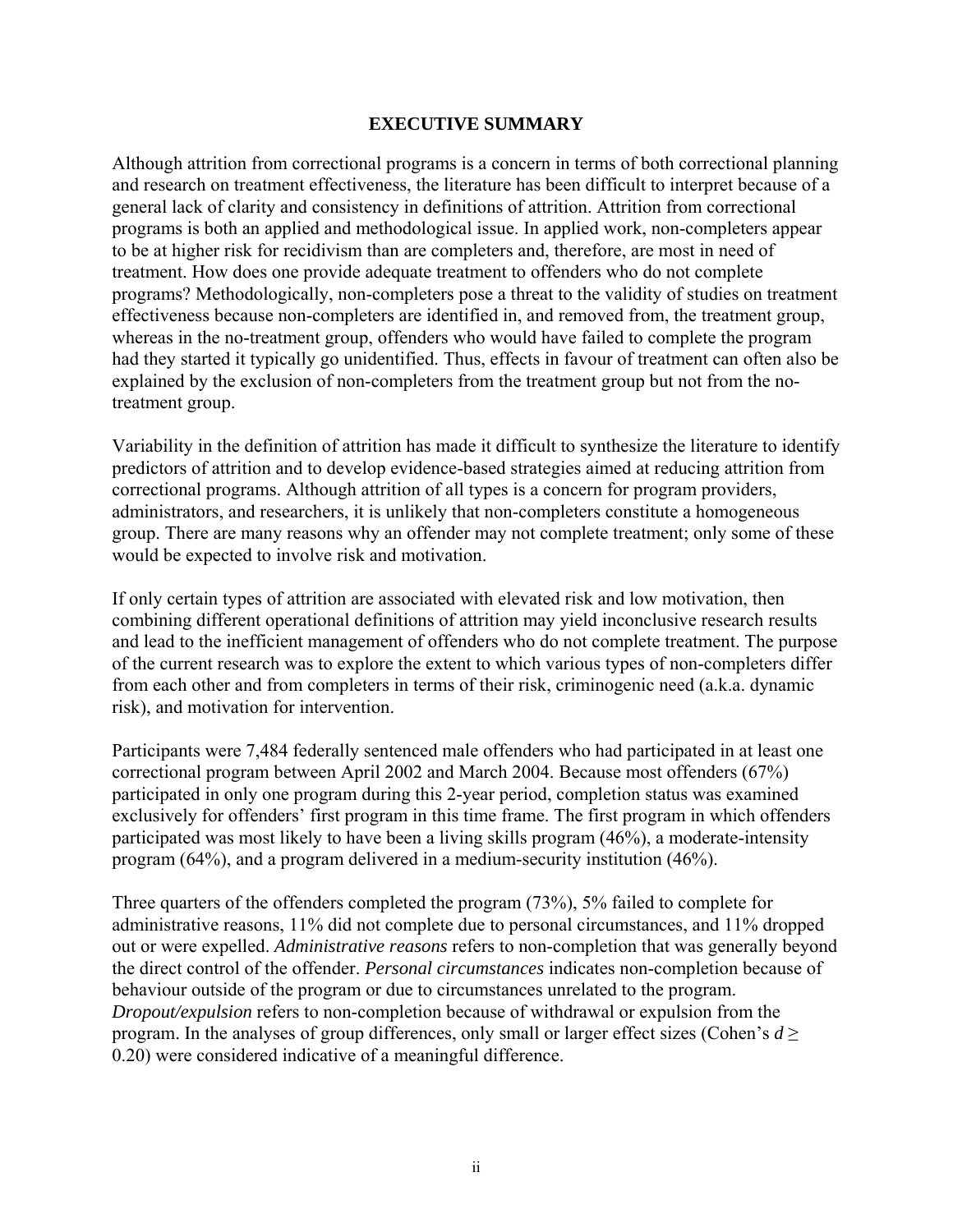Dropouts/expulsions were more likely to be Aboriginal than were completers and personal circumstance non-completers; hence, Aboriginal offenders were examined separately from non-Aboriginal offenders. The differences between non-White non-Aboriginal offenders and White offenders, however, were negligible; therefore, White and non-White non-Aboriginal offenders were combined into one non-Aboriginal group.

Among non-Aboriginal men, the greatest distinction generally appeared to be between the dropouts/expulsions and the remaining groups. Compared to completers, dropouts/expulsions a) were younger, b) were higher risk on the SIR-R1, c) had higher levels of static risk, d) had greater criminogenic need, and e) had lower levels of motivation for intervention. The same results were found when the dropouts/expulsions were compared to administrative noncompleters. Fewer differences were observed between completers and administrative noncompleters and between dropouts/expulsions and personal circumstance non-completers.

Turning to the Aboriginal men, compared to completers, dropouts/expulsions a) were younger, b) had greater criminogenic need, and c) had lower levels of motivation for intervention. Similar differences were found when the dropouts/expulsions were compared to administrative and personal circumstance non-completers. Far fewer differences, however, were found when the administrative and personal circumstance non-completers were compared to the completers.

Thus, for both the non-Aboriginal and Aboriginal offenders, dropouts/expulsions were most distinct from completers in terms of risk, need, and motivation. Perhaps preparatory programs for high risk/need offenders to address responsivity issues, such as low motivation, may reduce the likelihood of dropout/expulsion. In general, attending to the heterogeneity of non-completers may provide greater clarity in research, which may lead to more effective strategies for retaining higher risk offenders in programs, and, ultimately, to greater reductions in recidivism.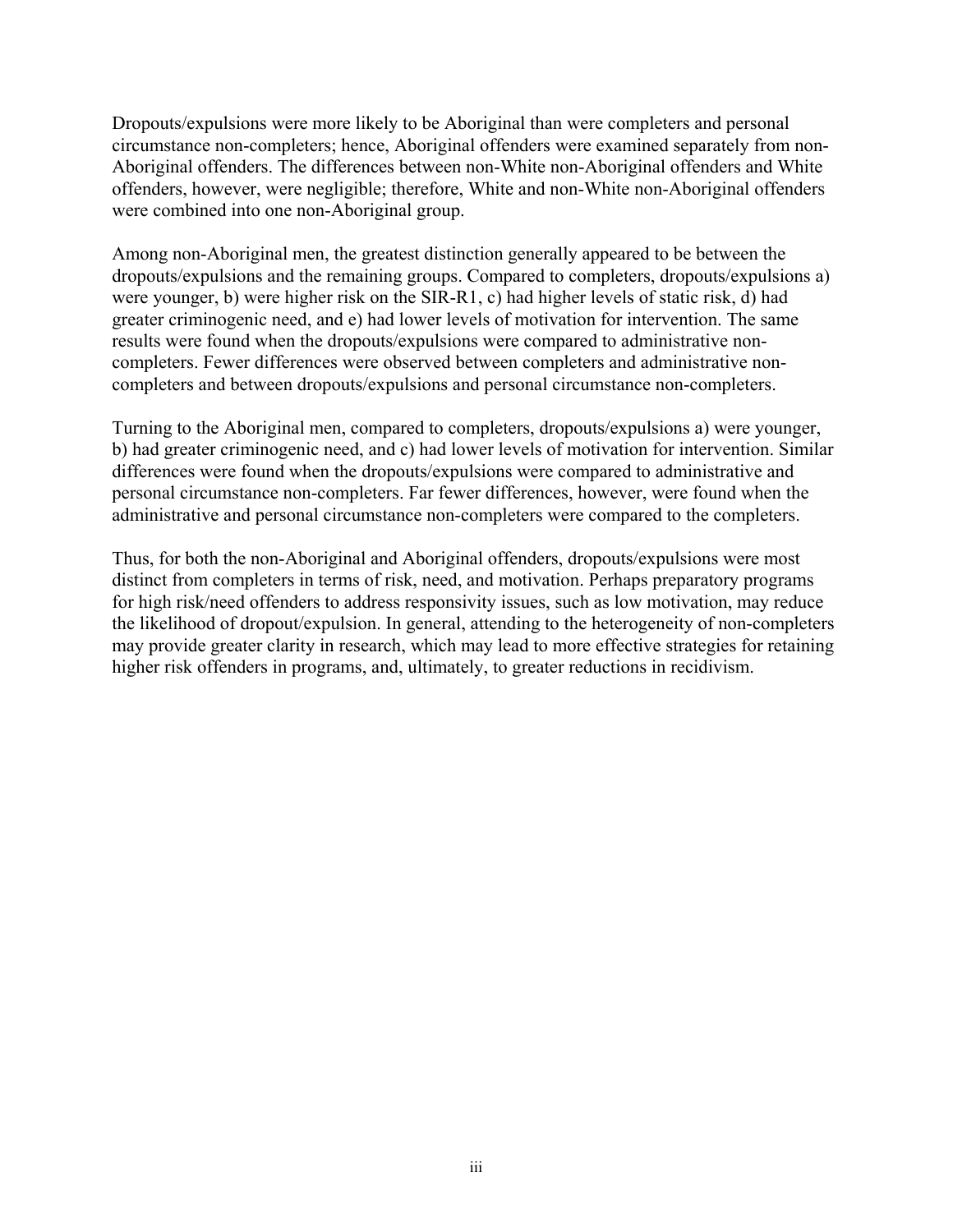# **TABLE OF CONTENTS**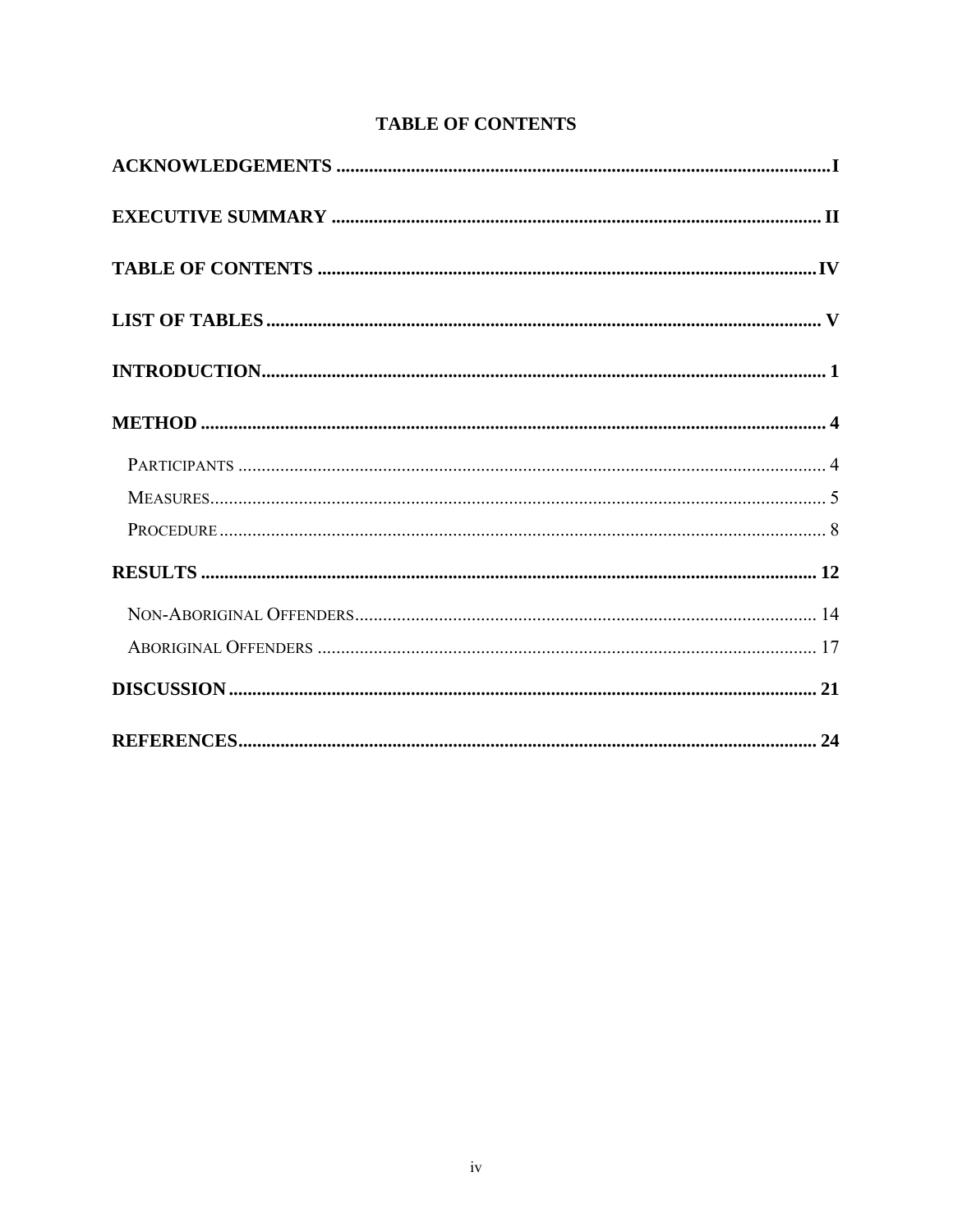# **LIST OF TABLES**

| Table 5: Risk by Attrition Type Among Non-Aboriginal Male Offenders  16              |  |
|--------------------------------------------------------------------------------------|--|
| Table 6: Criminogenic Need by Attrition Type Among Non-Aboriginal Male Offenders  17 |  |
| Table 7: Motivation by Attrition Type Among Non-Aboriginal Male Offenders 17         |  |
|                                                                                      |  |
| Table 9: Criminogenic Need by Attrition Type Among Aboriginal Male Offenders  20     |  |
|                                                                                      |  |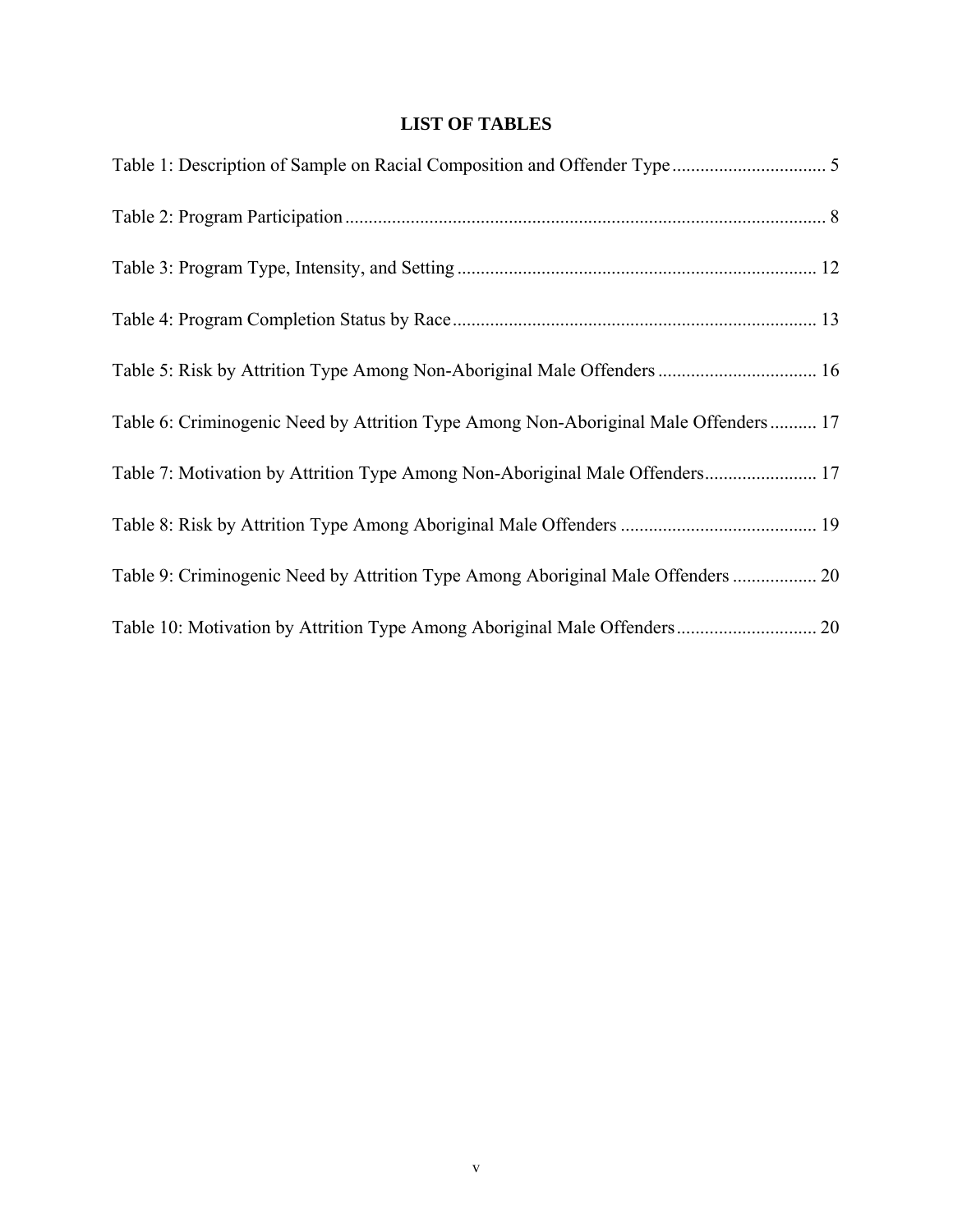## **INTRODUCTION**

 Although attrition from correctional programs is a concern in terms of both correctional planning and research on treatment effectiveness, the literature has been difficult to interpret because of a general lack of clarity and consistency in definitions of attrition. Failure to complete correctional programs is a robust predictor of recidivism, and non-completers are generally higher in risk and lower in motivation than are completers. Attrition from correctional programs is both an applied and methodological issue. In applied work, non-completers are higher risk for recidivism than are completers and, therefore, are most in need of treatment. How does one provide adequate treatment to offenders who do not complete programs? Methodologically, noncompleters pose a threat to the validity of studies on treatment effectiveness. Variability in the definition of attrition has made it difficult to synthesize the literature to identify predictors of attrition and to develop evidence-based strategies aimed at reducing attrition from correctional programs. The purpose of the current research was to explore the extent to which various types of non-completers differed from each other and from program completers on measures of risk, criminogenic need, and motivation for intervention.

Offenders who do not receive treatment because of attrition may be the ones who need it the most. Many researchers have found that offenders who fail to complete treatment are higher risk and more likely to recidivate than are offenders who do complete treatment (Daly & Pelowski, 2000; Hanson et al., 2002; Van Voorhis, Spruance, Ritchey, Listwan, & Seabrook, 2004; Wormith & Olver, 2002). This presents an obstacle to one of the principles of effective offender rehabilitation, the *risk principle*, in which intensity of treatment should be matched to the level of risk posed by an offender (Andrews & Bonta, 2003). In other words, the highest risk offenders should receive the most treatment. If the higher risk offenders are not completing treatment, however, it is not possible to provide them with a sufficient amount of treatment. From a correctional planning perspective, then, reducing attrition should be a high priority.

In addition to the challenge attrition poses for the rehabilitation of offenders, it also creates problems for researchers evaluating the effectiveness of correctional programs. In this area of research, treatment condition (treatment vs. no treatment) is generally confounded with treatment completion (Rice & Harris, 2003). More specifically, attrition can have an asymmetrical effect on the groups, such that the non-completers in the treatment group are identifiable but the offenders in the no-treatment comparison group who would have dropped out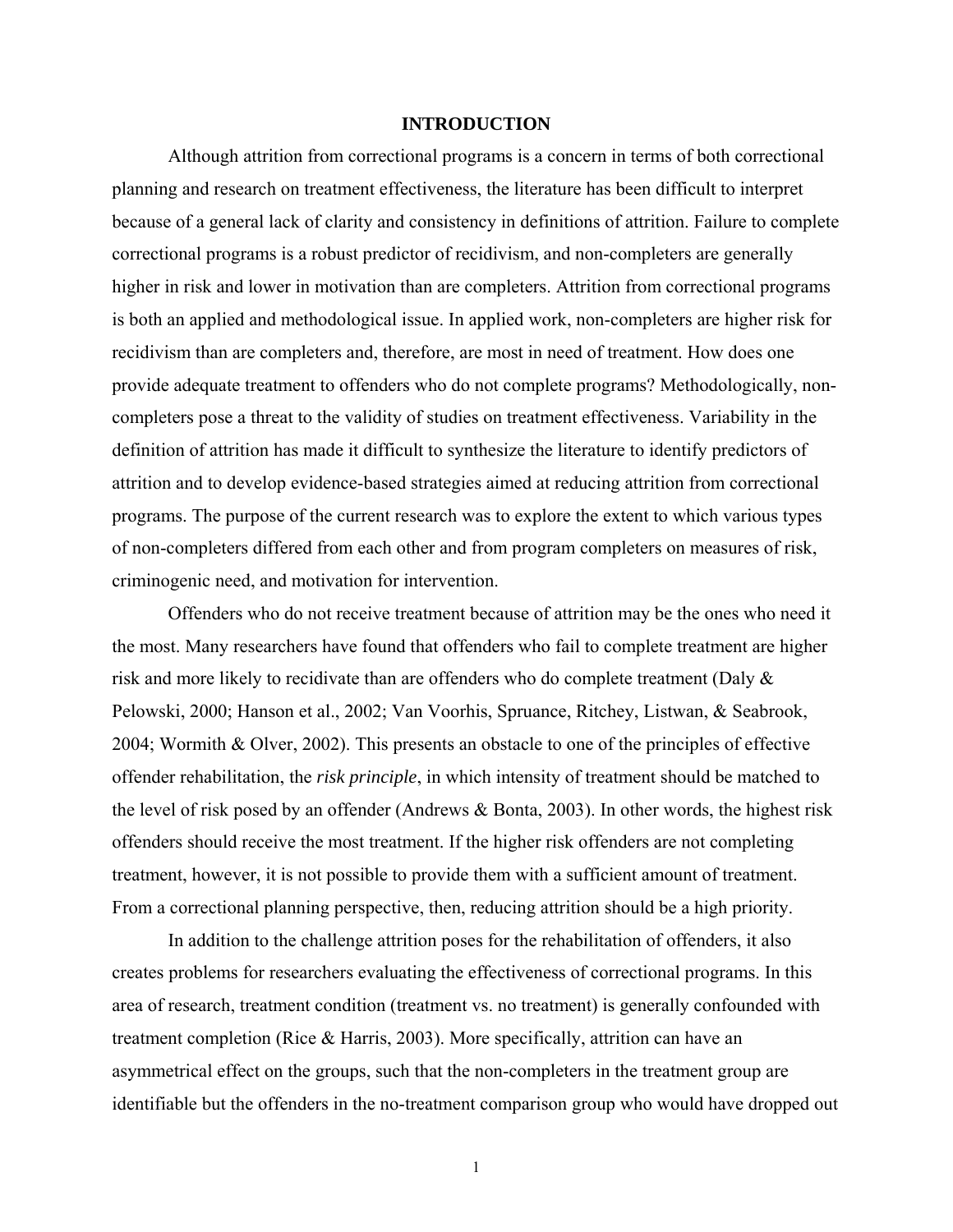of the program remain unidentified. Researchers do not know which or how many of the offenders in the no-treatment group would have failed to complete had they been given the chance to take the program and, thus, the would-be non-completers cannot be removed from the comparison group. Given that non-completers appear to be higher risk, the no-treatment comparison group may be more likely to recidivate simply because it includes an unknown portion of offenders who would have failed to complete the program and not due to the effects of treatment. Researchers have the option of retaining the non-completers as part of the treatment group, but this may not always be an ideal solution (Marshall, 1993).

Attrition is a concern for program providers, administrators, and researchers, but it is unlikely that non-completers constitute a homogeneous group. There are many reasons why an offender may not complete treatment; only some of these would be expected to involve risk. For example, Wormith and Olver (2002) organized attrition into three types: client-initiated dropout, agency-initiated expulsion, and administratively based exit. In the first type, an offender decides to discontinue the program. The second type includes offenders who are expelled for disruptive behaviour or unsatisfactory performance in the program. Finally, administratively based exit refers to attrition due to transfer or release that has "nothing to do with the offender's need for treatment or performance in it" (p. 449, Wormith & Olver, 2002).

It remains unknown whether offenders who do not complete programs for various reasons differ from each other and from completers in terms of risk, need, and motivation for treatment. We would speculate that non-completers differ from completers only when certain types of attrition are considered. For example, someone who drops out or is expelled from treatment may be higher risk than a completer, whereas an offender who did not complete a program because of administrative reasons may not be higher risk than an offender who completed the program, all other things being equal.

Whereas some researchers have restricted their operational definitions of attrition to dropouts and expulsions (e.g., Beyko & Wong, 2005; Wormith & Olver, 2002), more often investigators have combined different types of attrition (e.g., Craissati & Beech, 2001; Geer, Becker, Gray, & Kraus, 2001; Van Voorhis et al., 2004). Collapsing across attrition types may have been done out of necessity because of insufficient sample size or because more complete information about the reasons for non-completion were unavailable to the researchers. Despite the necessity of general operational definitions of attrition in some cases, their use likely limits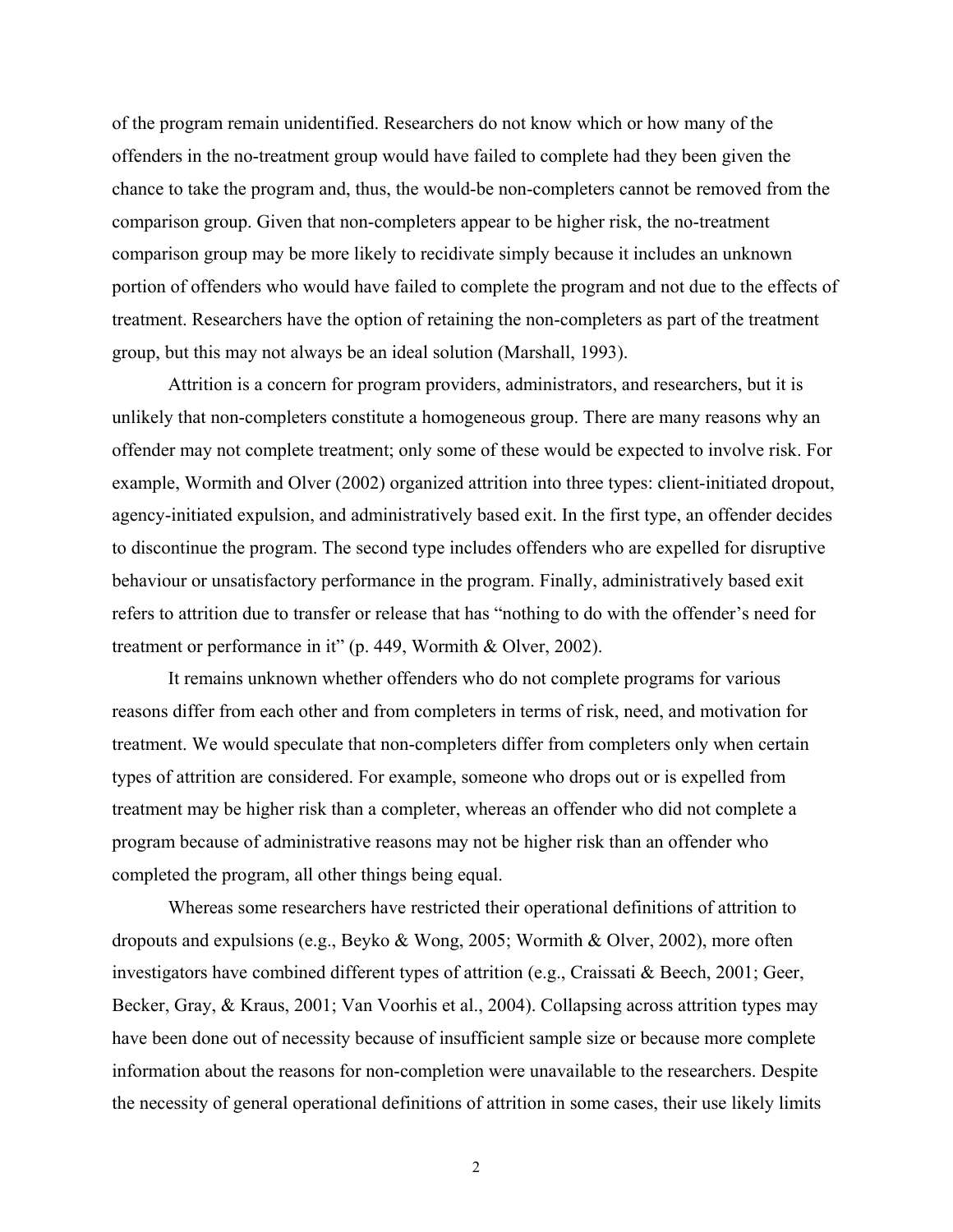the contribution such research can make to our understanding of treatment non-completion when there is heterogeneity among non-completers. For example, if risk is associated with only certain types of attrition, we may fail to detect this relationship when we collapse across attrition type. Such limitations can hinder our ability to design effective, evidence-based strategies to address the problem of program non-completion.

If only certain types of attrition are associated with elevated risk and low motivation, then combining different operational definitions of attrition may yield inconclusive results. The purpose of the current research was to explore the extent to which various types of noncompleters differed from each other and from completers on measures of risk, criminogenic need, and motivation for intervention.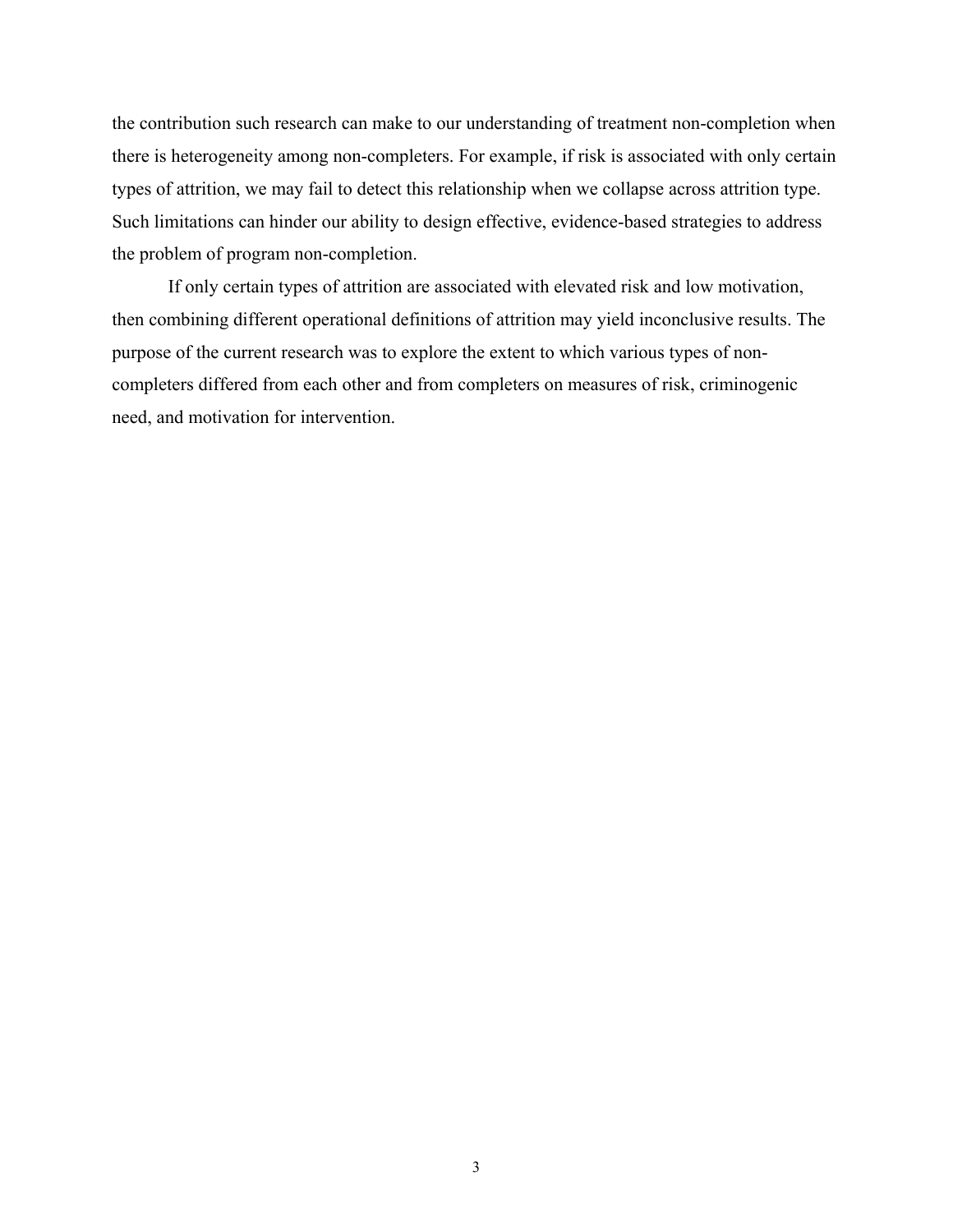#### **METHOD**

## **Participants**

Participants were 7,484 federally sentenced male offenders who had participated in at least one high-, medium-, or low-intensity correctional program between April 2002 and March 2004. Only those with a program start date of January 1, 2002, or later were included. The average age of the offenders at the start of the program was 34.77 years (standard deviation [*SD*]  $= 10.65$ ) and ranged from 18 to 83.

As shown in Table 1, the majority of the sample consisted of White offenders who were convicted of non-sex offences. An offender was classified as (a) a sex offender if he had any current sexual offence convictions or (b) a non-sex offender if he had no current sexual offence convictions.

For those with determinate sentences ( $n = 6,907$ ), the mean current sentence length was 4.64 years  $(SD = 3.99)$ . A small proportion of the sample  $(7.7\%; 577/7,484)$  was serving indeterminate sentences (e.g., life).

Women offenders were not included in the current study because the number of women offenders was too low to adequately address our research questions. Specifically, a total of 182 women offenders had participated in correctional programs during the timeframe under study. Of these,  $76.9\%$  ( $n = 140$ ) completed the program;  $6.0\%$  ( $n = 11$ ) failed to complete due to administrative reasons;  $12.6\%$  ( $n = 23$ ) failed to complete due to personal, but not programrelated, circumstances; and  $4.4\%$  ( $n = 8$ ) dropped out.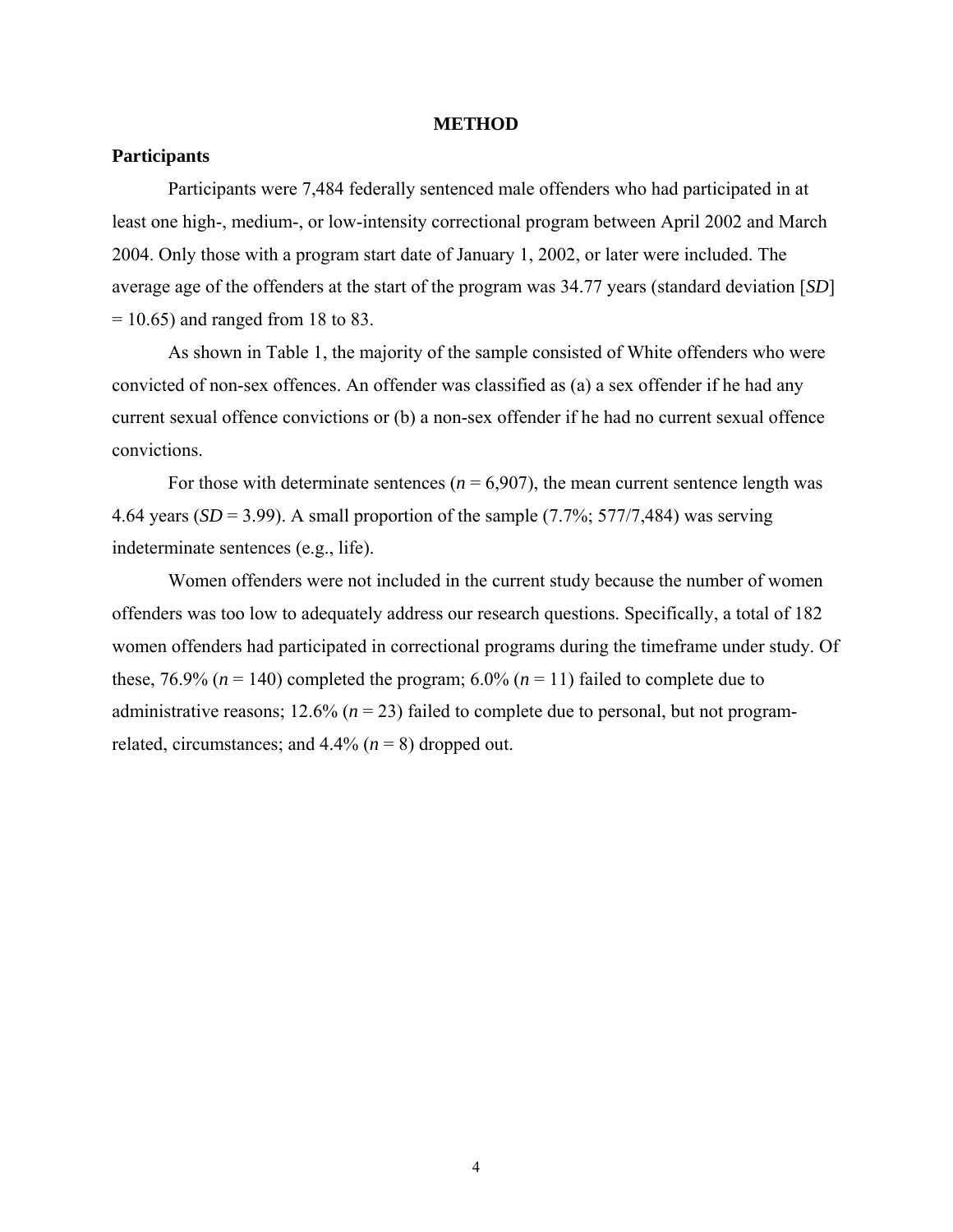|                              | $\overline{N}$ | $\frac{0}{0}$ |
|------------------------------|----------------|---------------|
| Race                         | 7457           |               |
| White                        | 5368           | 72.0          |
| Aboriginal                   | 1236           | 16.6          |
| Non-White non-Aboriginal     | 853            | 11.4          |
| <b>Current conviction(s)</b> | 7482           |               |
| Sexual                       | 1325           | 17.7          |
| Non-sexual                   | 6157           | 82.3          |

## **Table 1 - Description of Sample on Racial Composition and Offender Type**

*Note.* Total *N* does not equal 7,484 due to missing data.

## **Measures**

Risk was assessed with the Statistical Information on Recidivism - Revised 1 (SIR-R1) scale (for non-Aboriginal offenders only) and the Level of Intervention Based on Static Factors rating (for both non-Aboriginal and Aboriginal offenders). Criminogenic need was measured by the Level of Intervention Based on Dynamic Factors rating. Finally, motivation was defined as the Motivation for Intervention rating.

## **Statistical Information on Recidivism – Revised 1 (SIR-R1) Scale**

The Statistical Information on Recidivism Scale - Revised 1 (SIR-R1; Standard Operating Practices [SOP] 700-04; Nafekh & Motiuk, 2002) is an actuarial instrument designed to estimate risk for recidivism. The original scale, the General Statistical Information on Recidivism Scale, was designed by Nuffield (1982). The SIR-R1 incorporates several individual demographic and criminal history variables, which are weighted according to their association with recidivism. Scores for these individual items are summed for a total score. Almost all of the SIR-R1 items are static in nature. Lower scores are indicative of higher risk for recidivism. Scores are grouped into five categories: *very good* (least likely to recidivate), *good*, *fair*, *poor*, and *very poor* (most likely to recidivate). The SIR-R1 is currently used only with non-Aboriginal male offenders under federal jurisdiction. The measure has demonstrated good reliability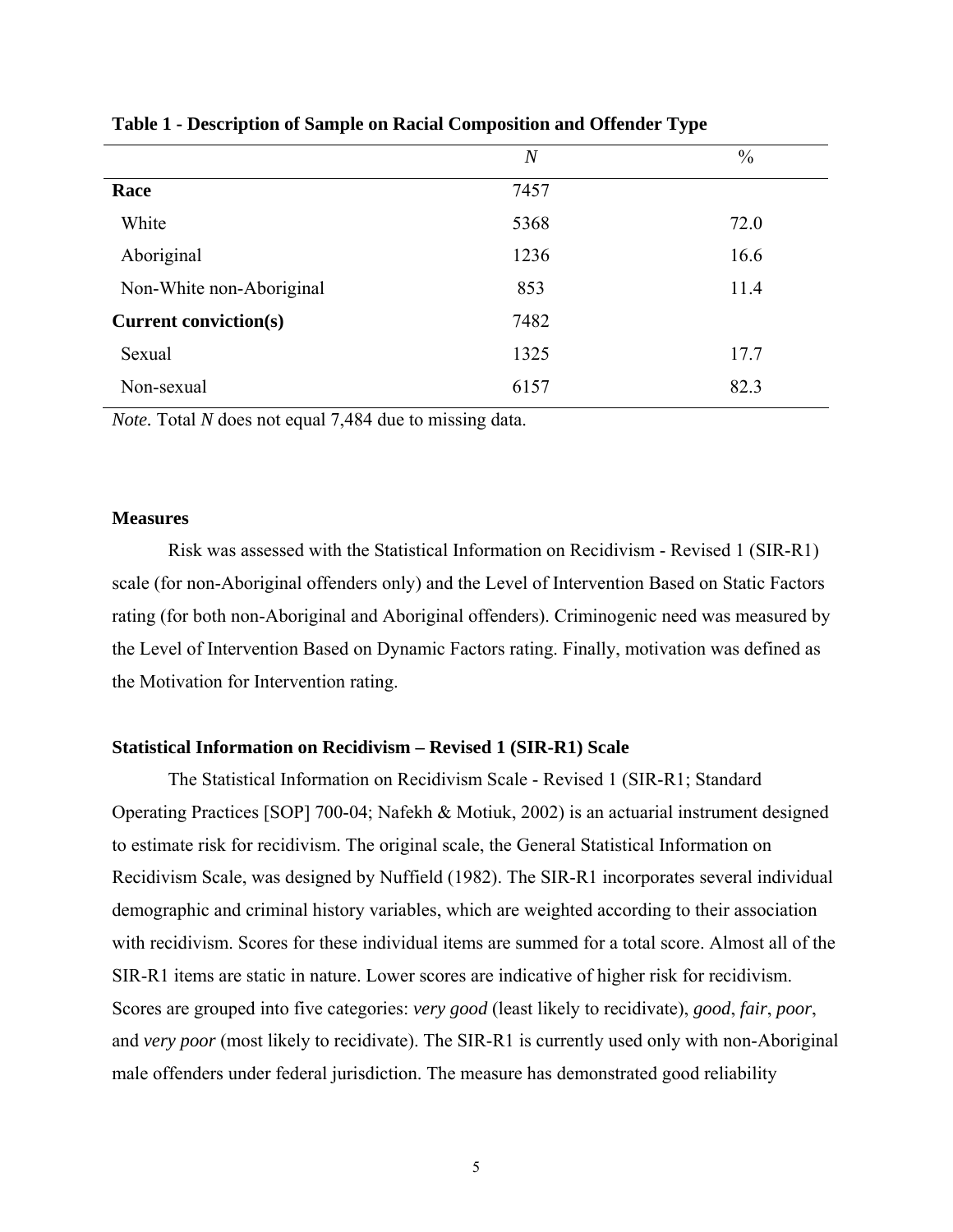(internal consistency) and predictive validity for general, violent, and sexual recidivism in a variety of samples (Hanson & Morton-Bourgon, 2004; Nafekh & Motiuk, 2002).

## **Static Risk**

Another indication of static risk is the Level of Intervention Based on Static Factors rating (Motiuk, 1997; SOP 700-04). At intake a rating of high, medium, or low is assigned to each offender based on criminal history, offence severity, and, for male non-Aboriginal offenders, the SIR-R1. Considerable involvement with the criminal justice system, many sex offences, extremely severe offences, and, when applicable, a SIR-R1 score indicative of high risk would warrant a rating of *high*. In contrast, an offender would be rated as *low risk* if he had little involvement with the criminal justice system, very few sex offences, low offence severity, and, when applicable, a SIR-R1 score indicative of low risk. Given that the SIR-R1 is only administered to non-Aboriginal male offenders, it contributes to the level of intervention based on static factors only for these offenders. This variable is referred to as *static risk* throughout the remainder of the report.

## **Criminogenic Needs**

Criminogenic need (i.e., dynamic risk) is also assessed at intake and at various points throughout an offender's sentence (Motiuk, 1997; SOP 700-04, paragraph 78). Seven domains are assessed: employment, marital/family, associates/social interaction, substance abuse, community functioning, personal/emotional orientation, and attitude. *Employment* refers to the value placed on work and the role of work in one's life. *Marital/family* concerns the value placed on being with family and the support one derives from them. *Associations/social interaction* involves the value placed on non-criminal associates and the opportunity for positive social interaction. *Substance abuse* refers to the value placed on living without reliance on alcohol and/or drugs. *Community functioning* concerns the value placed on having the knowledge and necessary skills for daily living. *Personal/emotional orientation* involves the value placed on being in control of one's life. Finally, *attitude* refers to the value placed on living in law-abiding ways.

Based on interviews and collateral information, each domain, with the exception of substance abuse and personal/emotional orientation, is rated on a four-point scale from *factor*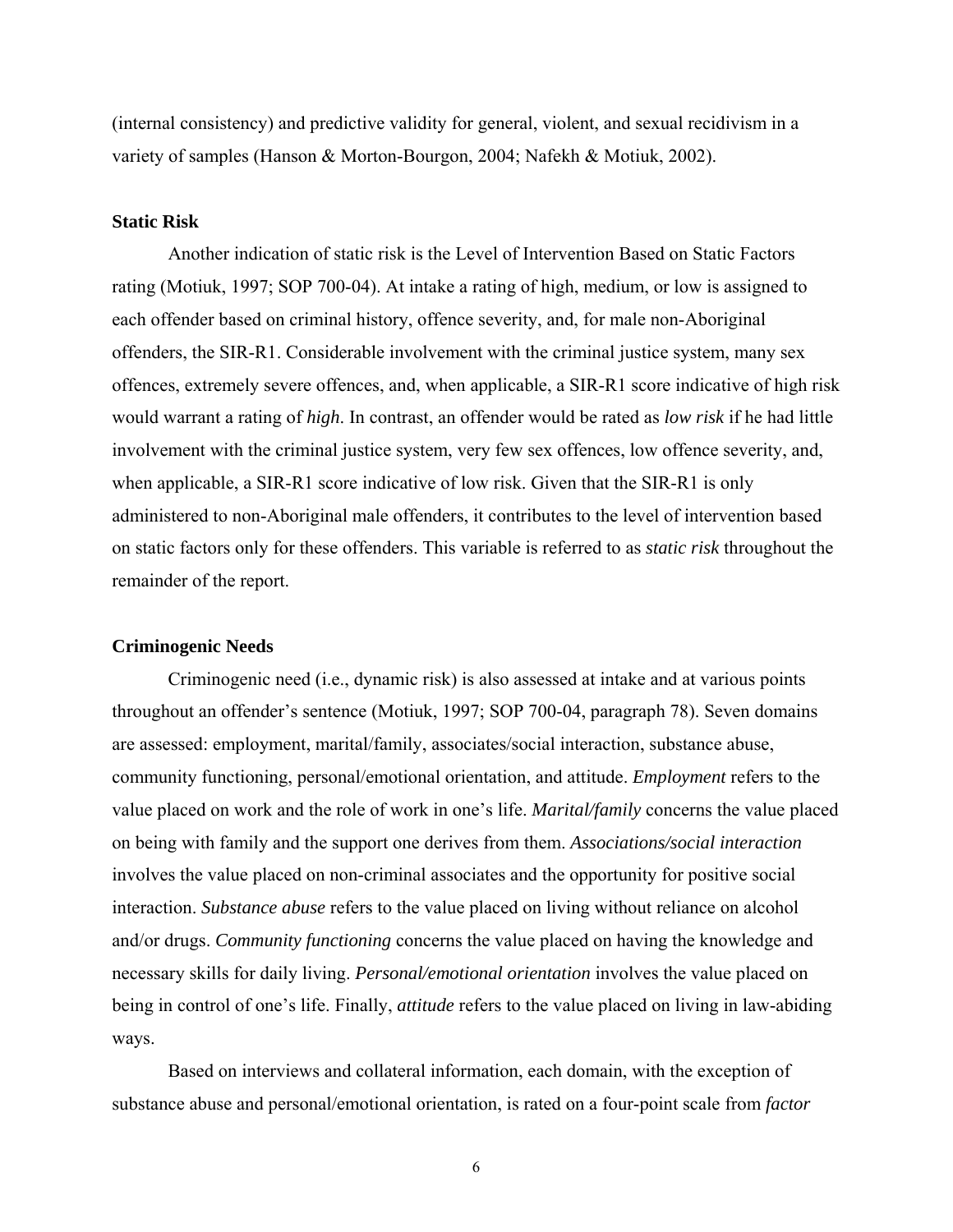*seen as an asset to community adjustment* to *considerable need for improvement*. Substance abuse and personal/emotional orientation are rated on a 3-point scale from *no immediate need for improvement* to *considerable need for improvement*.

The Level of Intervention Based on Dynamic Factors is rated, taking into account the severity and number of problems in the seven criminogenic need domains as well as immediate needs (i.e., medical, mental health, suicide risk potential). The Level of Intervention Based on Dynamic Factors rating provides a measure of overall criminogenic need on a 3-point scale: low, medium, or high need. An offender with few dynamic factors identified but rated as *considerable need for improvement* and an offender with multiple dynamic factors identified, regardless of the degree of severity, would be rated as *high need*. In contrast, an offender with no identified dynamic factors (i.e., *asset to community adjustment* or *no immediate need for improvement*) and an offender with relatively few dynamic factors rated as *some need for improvement* would be rated as *low need*. This variable is referred to as *overall criminogenic need* throughout the remainder of the report.

### **Motivation for Intervention**

Motivation for intervention (SOP 700-04) is assessed at intake and again at various points in an offender's sentence. This rating reflects the degree to which an offender recognizes that he or she has a problem, is willing to change, has the ability to change, and has demonstrated positive change in the past. An offender is rated a being high in motivation if he or she is self-motivated and will actively address problem areas. A rating of medium motivation is given for an offender who may not fully accept the overall assessment but will still participate in recommended programs or other interventions. Finally, an offender is rated as being low in motivation if he or she strongly rejects the need for change or is unwilling to participate in recommended programs or other interventions.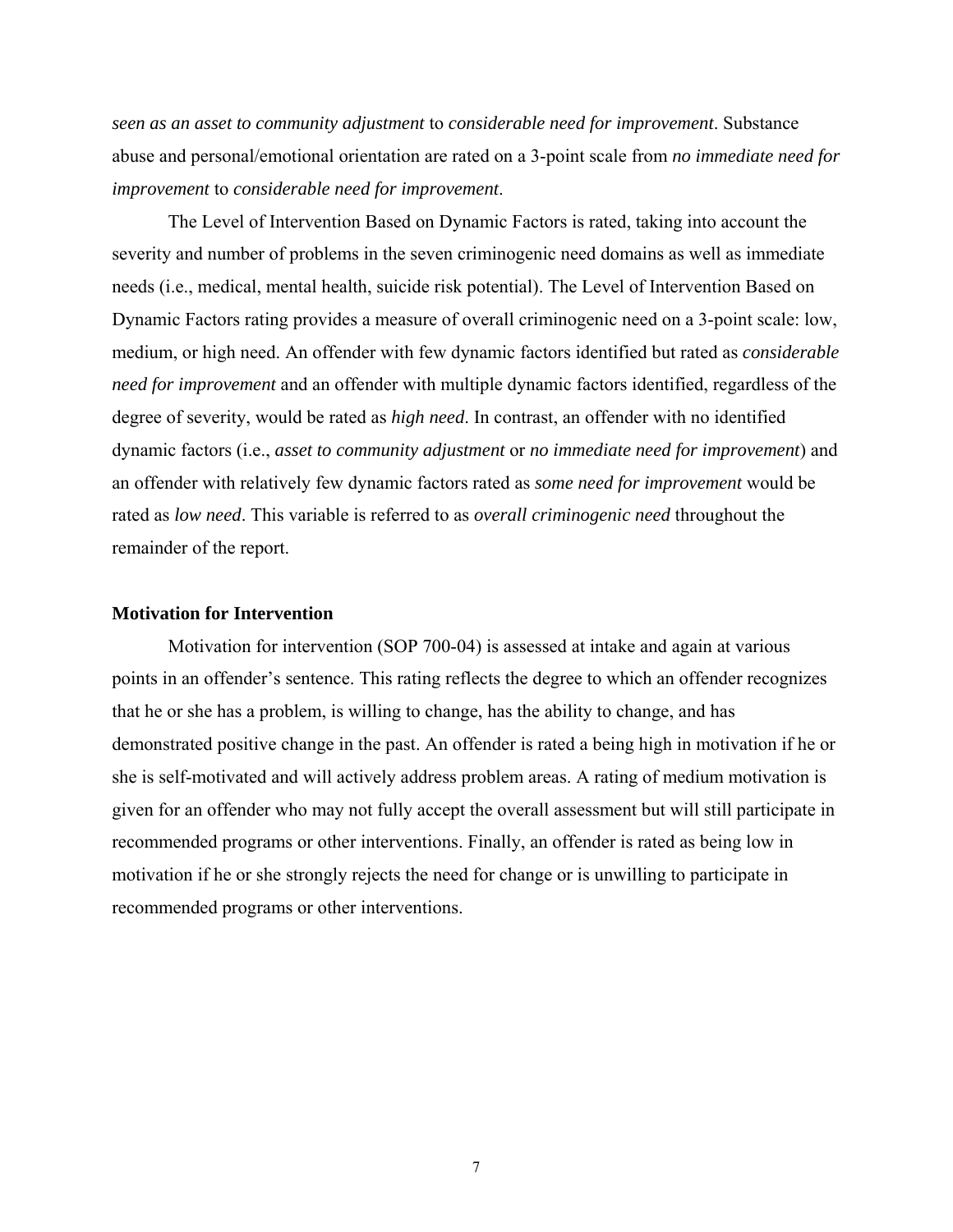## **Procedure**

 Data on offenders who had participated in at least one program between April 2002 and March 2004 were gathered from the Correctional Service Canada's (CSC) Offender Management System (OMS). On average, offenders participated in 1.43 programs (*SD* = 0.70, *median* = 1) during the 2-year data collection period. Additional program participation information is presented in Table 2. The majority of offenders (67.4%) participated in only one program during the 2-year data collection period, whereas fewer offenders participated in more than one program. For 44.5% of offenders, the first program in the data collection period was also the first correctional program in their current sentence.

| Number of programs | $\boldsymbol{N}$ | $\frac{0}{0}$ |
|--------------------|------------------|---------------|
|                    | 5,045            | 67.4          |
| $\overline{2}$     | 1,851            | 24.7          |
| 3                  | 460              | 6.1           |
| $\overline{4}$     | 106              | 1.4           |
| 5                  | 16               | 0.2           |
| 6                  | 6                | 0.1           |

## **Table 2 - Program Participation**

*Note. N* = 7,484.

The focus of the remainder of this report is on the first correctional program in which offenders participated during the data collection period. It is important to note that the first correctional program during the data collection period was not necessarily the first one an offender had ever undertaken. We decided to focus on the first program for two reasons. First, the majority of offenders participated in only one program during the data collection period. Second, by focusing exclusively on the first program rather than any program during the data collection period, we avoided confounding number of attempts with likelihood of noncompletion. It is conceivable, for example, that an offender may be found to be less likely to complete a program if he were observed over six programs compared to one program (i.e., more programs equal more opportunities for non-completion). Throughout the remainder of this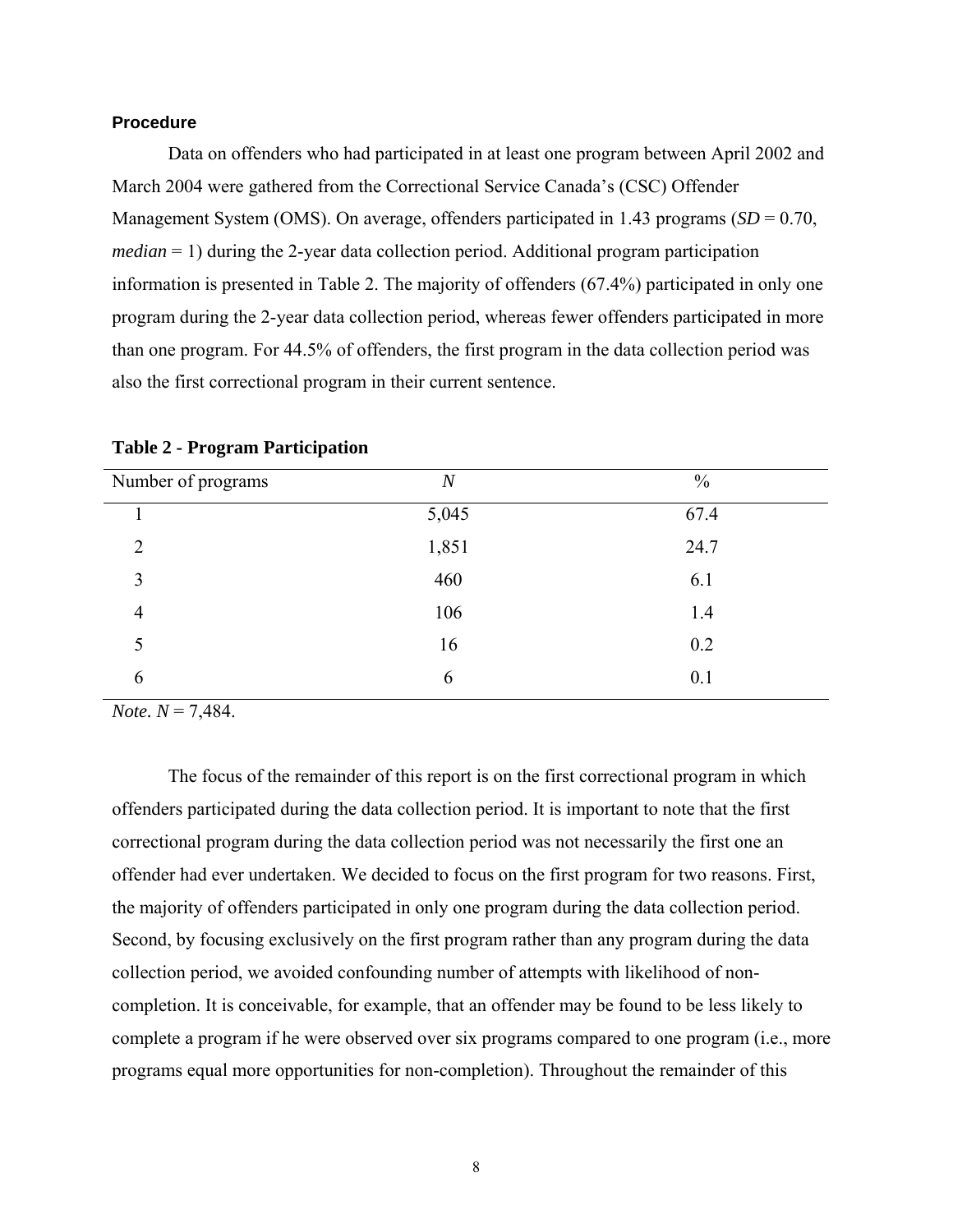report, reference to program participation concerns only the first correctional program in which an offender participated during the data collection period, unless otherwise stated.

## **Definitions of Completion and Non-Completion**

Program status is entered into OMS for each offender indicating whether a program has been completed. In cases of non-completion, the status indicates general reasons for this outcome. In the current study, program status entries were organized into four categories: one group of completers and three different types of non-completers. The operational definitions of these groups are as follows. A program was categorized as *completed* if the status was *successful completion* ( $n = 5,312$ ), *attended all sessions* ( $n = 182$ ), or *unsuccessful completion* ( $n = 1$ ). These entries indicate that all or most sessions were attended. *Successful completion* indicates that an offender was compliant and successful in the program, whereas *attended all sessions* and *unsuccessful completion* indicate that an offender completed the program but was unproductive or failed to fully meet the program requirements.

The second category was labeled *non-completion for administrative reasons*, which reflects non-completion that was generally beyond the direct control of the offender. This category incorporates the status entries of *transferred* ( $n = 104$ ), *program cancelled* ( $n = 181$ ), *released* ( $n = 52$ ), *temporarily reassigned* ( $n = 1$ ), and *Warrant Expiry Date* (*WED*) *reached* ( $n = 1$ ) 40). In all of these cases, participation was interrupted for reasons that were most often unrelated to the offender's behaviour in or out of the program.

The third category, *non-completion due to personal circumstances*, corresponds to an entry of *incomplete*  $(n = 790)$ . An offender was assigned the status of incomplete if he was unable to complete the program because of his behaviour *outside* of the program or due to circumstances *unrelated* to the program. For example, an offender may no longer be able to attend a program because he was admitted to the hospital or to segregation for misconduct or for his own protection.

The final category was *dropout/expulsion*, which corresponds to *suspension* (*n* = 821). This category was assigned to offenders who withdrew or were expelled from a program. Expulsion would most typically be for unacceptable behaviour or performance within the program.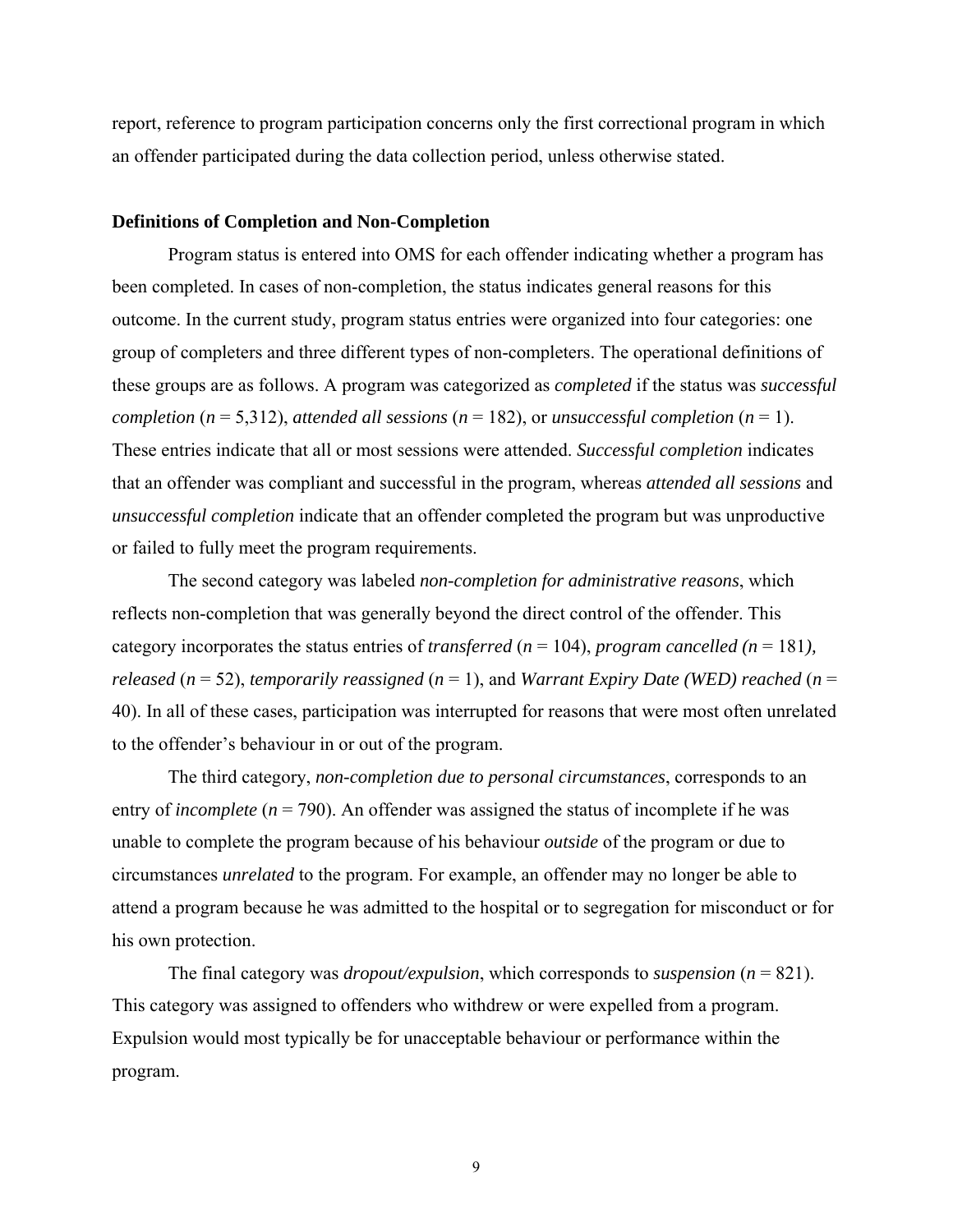The data used in the analyses below were drawn from different points in an offender's sentence. The static variables, such as the SIR-R1 scale and risk ratings, were taken from data collected during the Offender Intake Assessment. Other variables, such as criminogenic need, motivation level, and program setting, were taken from the most recent data available at the beginning of the program. In all cases, the variables considered preceded the treatment outcome. For example, the data on criminogenic need used in the current study were measured and reported in OMS prior to the commencement of the program in question. Thus, the study design was predictive.

#### **Analysis Strategy**

To assess whether differences existed between completers, administrative noncompleters, personal circumstance non-completers, and dropouts/expulsions, one-way ANOVAs and chi-square tests were performed in which each group was compared to each other group. Cohen's *d* was also computed to provide effect size estimates; that is, an indication of the strength of the relationship between variables. By convention, *d* of 0.20 or greater is considered a small effect size (Cohen, 1992). Hence, a decision rule was established in which *d* equal to or greater than 0.20 was considered indicative of a meaningful association. Pairwise comparisons (i.e., analyses in which only two groups are compared at one time) rather than omnibus comparisons (i.e., analyses in which more than two groups are compared at one time) were performed because they provide more specific, meaningful, and useful information for our purposes.

Given the large number of analyses, results were only reported if their corresponding *d*s were 0.20 or greater. Similarly sized effects are commonly found and considered meaningful in forensic psychology. Cohen's *d* is roughly twice the size of a correlation coefficient. In their meta-analysis, Gendreau, Little, and Goggin (1996) found that the average correlation with criminal recidivism for many predictors, such as age, criminal history, gender, and criminal companions, ranged from .10 to .18. Furthermore, the items of a validated risk assessment instrument for sexual offenders were individually correlated with sexual recidivism between .10 and .20 (Hanson, 1997). Hence, a correlation of .10 or greater (or *d* of 0.20 or greater) is often indicative of a meaningful association for researchers and clinicians working with offender populations (see Meyer et al., 2003, for a compilation of effect sizes found in a broader range of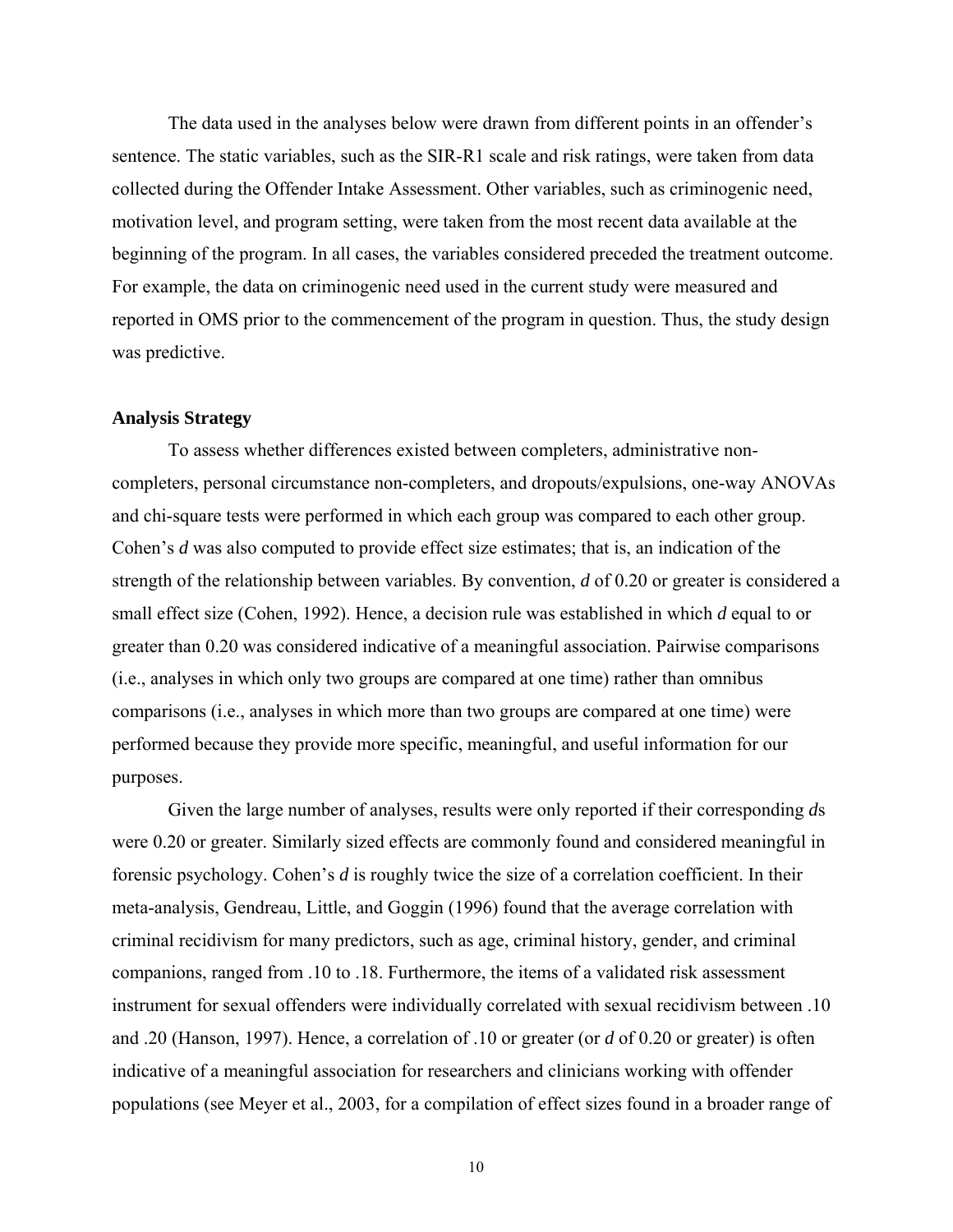research areas). As mentioned, given the large number of analyses, only the results of analyses yielding *d* of 0.20 or greater are presented in this report.

Although probability values (e.g.,  $p < .05$ ) are more commonly used as a threshold to determine whether an association is meaningful, in light of the large sample sizes involved in many of the analyses in the present study, traditional significance tests were not particularly informative. For example, in some analyses even extremely small effects (e.g., *d* = .10) reached statistical significance  $(p < .05)$ . Nevertheless, significance tests (i.e., ANOVA and chi-square) were performed and are presented in this report for readers who may be interested in this information.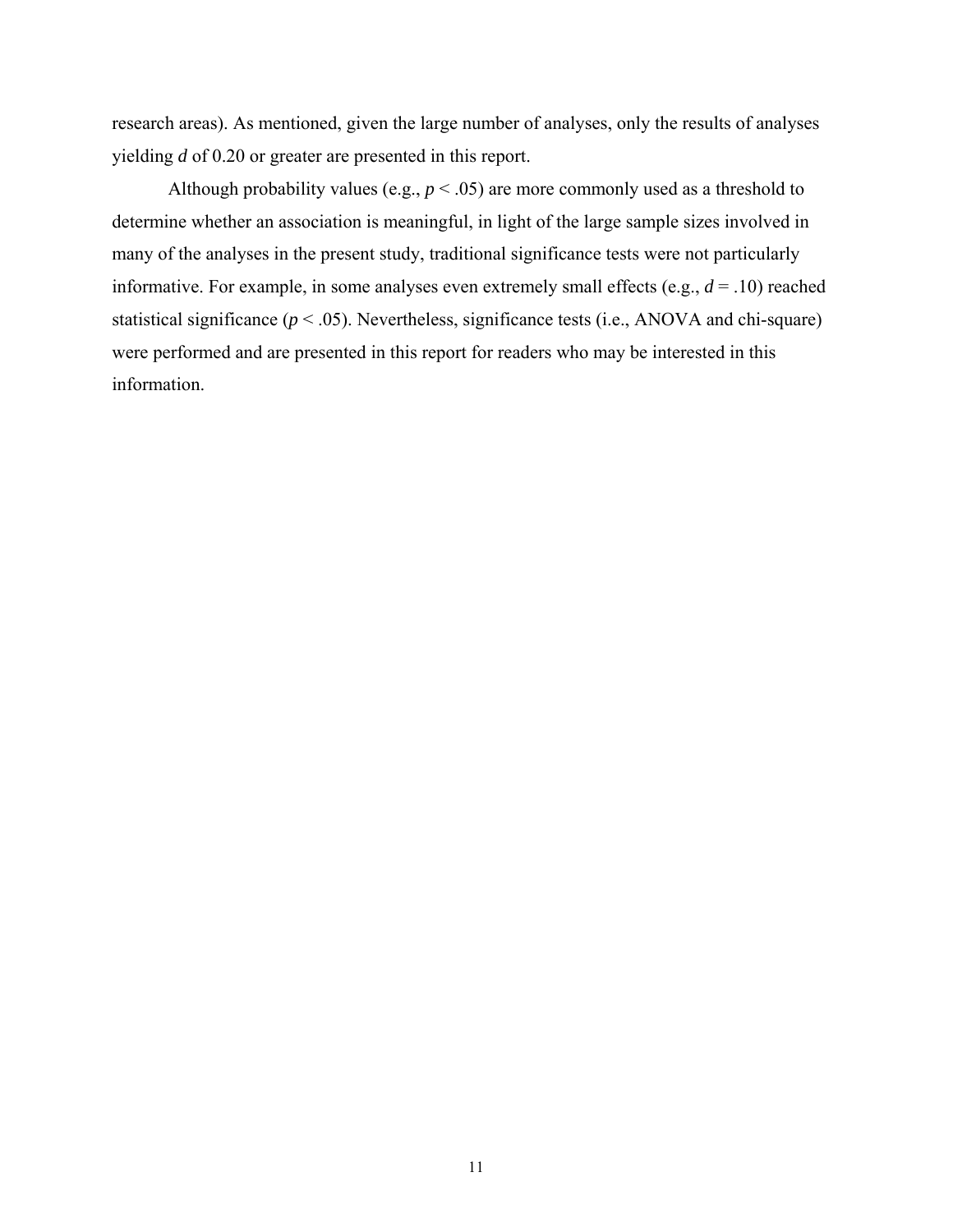## **RESULTS**

Program data are presented in Table 3. The first program in which offenders participated was most likely to have been a living skills program (46%), a moderate-intensity program (64%), and a program delivered in a medium-security institution (46%).

|                                  | $\overline{N}$ | $\frac{0}{0}$ |  |  |  |
|----------------------------------|----------------|---------------|--|--|--|
| Program type                     |                |               |  |  |  |
| Sex offender                     | 685            | 9.2           |  |  |  |
| Violent offender                 | 348            | 4.6           |  |  |  |
| Anger management                 | 614            | 8.2           |  |  |  |
| Substance abuse                  | 1,296          | 17.3          |  |  |  |
| Family violence                  | 1,115          | 14.9          |  |  |  |
| Living skills                    | 3,426          | 45.8          |  |  |  |
| <b>Program</b> intensity         |                |               |  |  |  |
| High                             | 517            | 6.9           |  |  |  |
| Moderate                         | 4,796          | 64.1          |  |  |  |
| Low                              | 2,171          | 29.0          |  |  |  |
| <b>Program setting</b>           |                |               |  |  |  |
| Multi-level security institution | 216            | 2.9           |  |  |  |
| Maximum-security institution     | 1,177          | 15.7          |  |  |  |
| Medium-security institution      | 3,437          | 45.9          |  |  |  |
| Minimum-security institution     | 823            | 11.0          |  |  |  |
| Community                        | 1,831          | 24.5          |  |  |  |

**Table 3 - Program Type, Intensity, and Setting**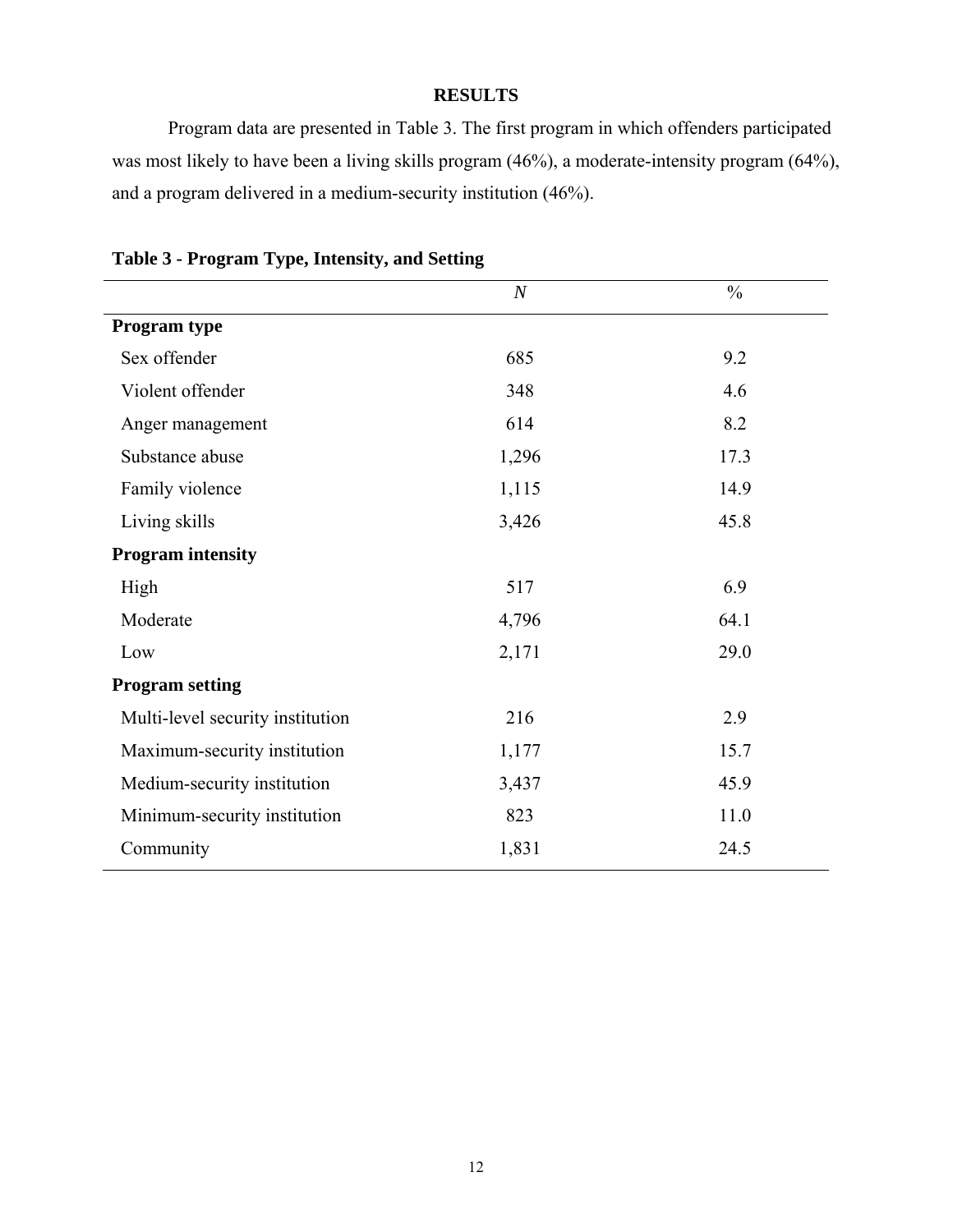Three quarters of the offenders completed the program (73.4%), 5.1% failed to complete for administrative reasons, 10.6% did not complete due to personal circumstances, and 11.0% dropped out or were expelled.

Data on completion status by race are presented in Table 4. Due to missing data, the total sample size in Table 4 and subsequent tables does not equal 7,484 for all variables. To assess whether completion status differed by race, comparisons were performed first on the proportion of White vs. Aboriginal offenders in each group. Of the six analyses involving White and non-Aboriginal offenders, three revealed that treatment outcome did differ as a function of Aboriginal status (i.e.,  $d \ge 20$ ). Dropouts/expulsions were more likely to be Aboriginal than were completers  $(\chi^2[1, N = 5,566] = 58.50, p < .001, d = .30)$ , administrative non-completers  $(\chi^2[1, N=1,095] = 9.38, p < .01, d = .20)$ , and personal circumstance non-completers  $(\chi^2[1, N=1,095])$  $1,457$ ] = 28.30,  $p < .001$ ,  $d = .28$ ). Because Aboriginal men were more likely to dropout or be expelled than were White men, they were examined separately in the subsequent analyses. The next set of comparisons was focused on the proportion of White vs. non-White non-Aboriginal offenders in each completion status group. Non-White non-Aboriginal offenders did not differ from White offenders on any of the comparisons (i.e., all *d* < .20); therefore, White and non-White non-Aboriginal offenders were combined into one non-Aboriginal group in the subsequent analyses.

|                          | Completers $(\% )$ |       | Non-completers $(\% )$ |         |
|--------------------------|--------------------|-------|------------------------|---------|
| Race                     |                    | Admin | Personal               | Dropout |
| White                    | 72.7               | 71.8  | 73.8                   | 65.7    |
| Aboriginal               | 15.1               | 18.1  | 15.3                   | 26.7    |
| Non-White non-Aboriginal | 12.2               | 10.1  | 10.9                   | 7.6     |

|  | <b>Table 4 - Program Completion Status by Race</b> |  |  |
|--|----------------------------------------------------|--|--|
|  |                                                    |  |  |

*Note:* Admin = Non-completion of correctional program for administrative reasons. Personal = Non-completion of correctional program due to personal circumstances. Dropout = Non-completion of correctional program due to dropout/expulsion.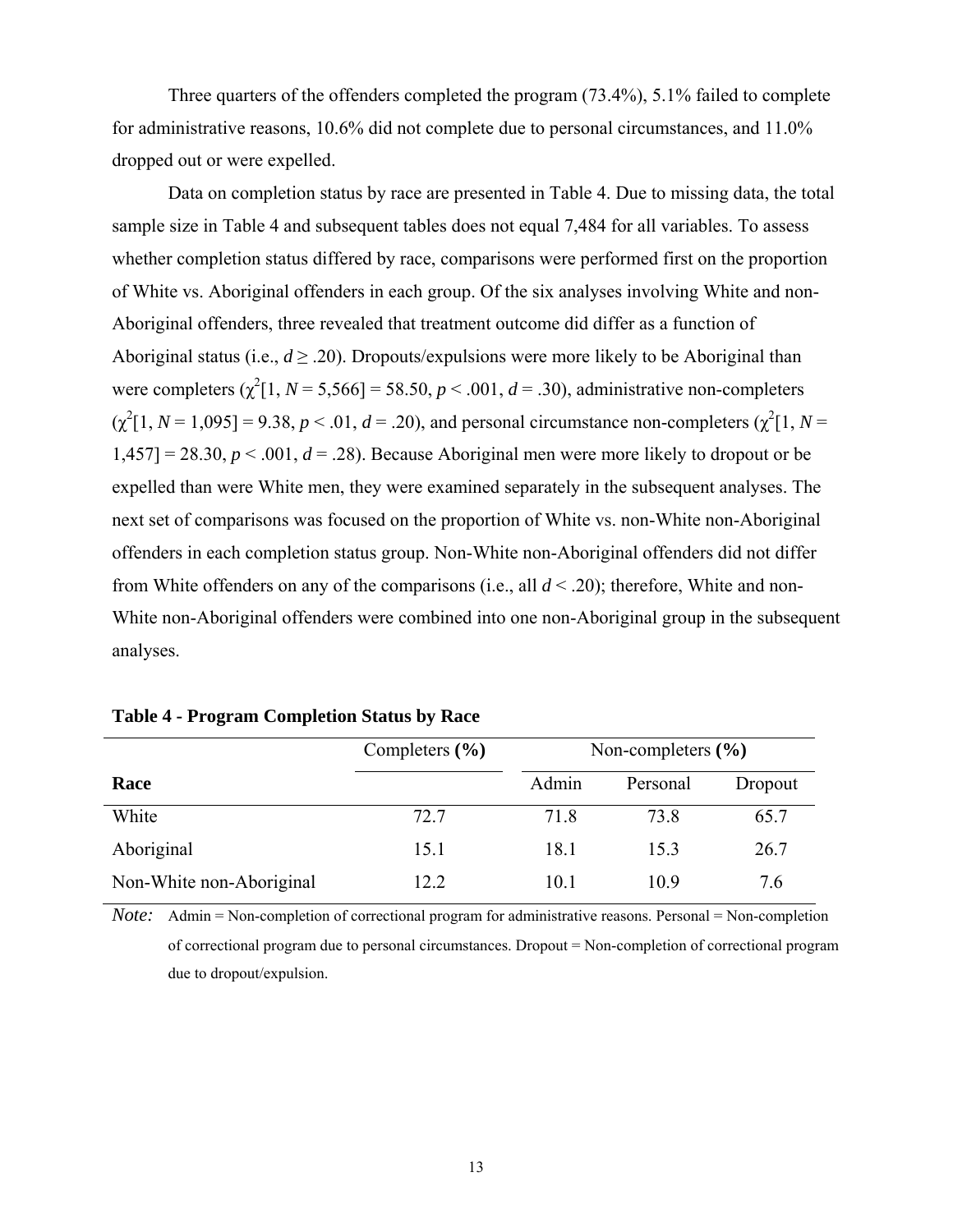## **Non-Aboriginal Offenders**

Of the 6,221 non-Aboriginal offenders, 74.7% completed a program, 5.0% failed to complete for administrative reasons, 10.7% did not complete due to personal circumstances, and 9.6% dropped out or were expelled. Age and risk data are presented in Table 5, criminogenic need in Table 6, and motivation for intervention in Table 7. To more closely examine patterns of attrition among non-Aboriginal men, a series of pairwise comparisons was performed for age, risk, need, and motivation. The results are reported below. As previously explained, only results for comparisons that yielded effect sizes of 0.20 or greater are reported.

## **Comparing Completers to Non-Completers**

*Completers versus administrative non-completers***.** Among non-Aboriginal men, completers were lower risk as measured by the SIR-R1, than were those who did not complete because of administrative reasons,  $F(1, 4901) = 18.57$ ,  $p < .001$ ,  $d = 0.26$ . Completers also had higher levels of motivation for intervention,  $\chi^2(2, N = 4,265) = 34.48$ ,  $p < .001$ ,  $d = 0.22$ . No other differences were found between completers and offenders who did not complete because of administrative reasons on any of the variables in Tables 5, 6, or 7; all effect sizes were less than 0.20.

*Completers versus personal circumstance non-completers***.** Completers were older than were those who did not complete due to personal circumstances,  $F(1, 5311) = 28.51$ ,  $p < .001$ , *d*  $= 0.22$ . Completers were also lower risk as measured by the SIR-R1,  $F(1, 5256) = 140.81$ ,  $p \le$ .001,  $d = 0.49$ . Completers had higher levels of motivation for intervention,  $\chi^2(2, N = 4.612)$  = 45.84,  $p < .001$ ,  $d = 0.26$ . Otherwise, the groups did not differ from one another; all other effect sizes were less than 0.20.

*Completers versus dropouts/expulsions***.** Compared to dropouts/expulsions, completers were older,  $F(1, 5245) = 76.55$ ,  $p < .001$ ,  $d = 0.38$ , and lower risk as measured by both the SIR-R1,  $F(1, 5186) = 163.00, p < .001, d = 0.56$ , and static risk level,  $\chi^2(2, N = 4.537) = 21.13, p <$ .001, *d* = 0.21. Completers also had lower overall criminogenic need than the dropouts/expulsions,  $\chi^2(2, N = 4.537) = 60.08$ ,  $p < .001$ ,  $d = 0.35$ . Completers had higher levels of motivation for intervention than the dropouts/expulsions,  $\chi^2(2, N = 4,542) = 118.79$ ,  $p < .001$ ,  $d = 0.48$ .

## **Comparisons of Subgroups of Non-Completers**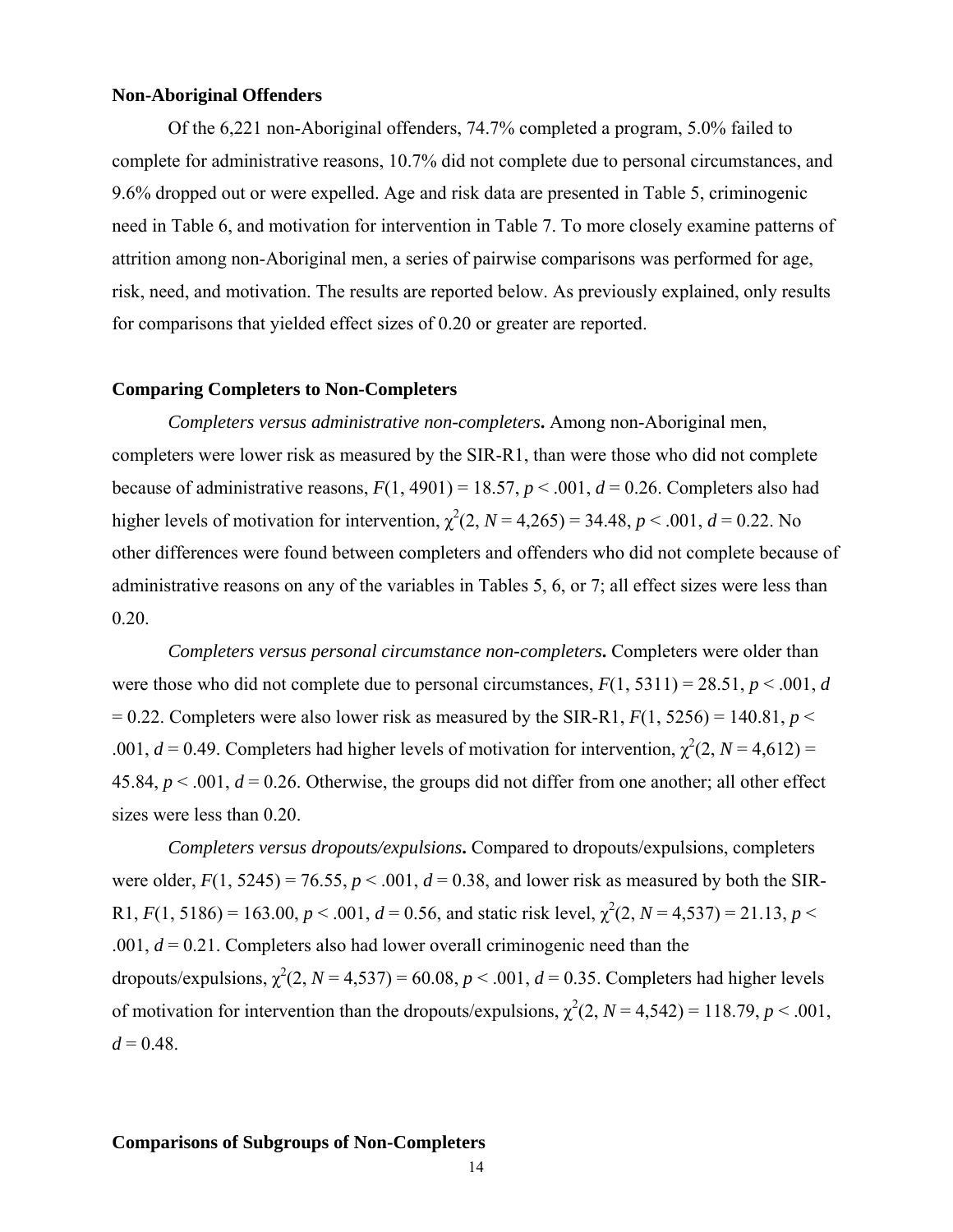*Administrative non-completers versus personal circumstance non-completers***.** Compared to offenders who did not complete due to personal circumstances, those who did not complete because of administrative reasons were lower risk as measured by the SIR-R1, *F*(1, 959) = 14.97,  $p < .001$ ,  $d = 0.27$ . All other effect sizes were less than 0.20.

*Administrative non-completers versus dropouts/expulsions***.** Compared to dropouts/expulsions, administrative non-completers were older,  $F(1, 906) = 12.89$ ,  $p < .001$ ,  $d =$ 0.25, and lower risk as measured by both the SIR-R1,  $F(1, 889) = 23.61$ ,  $p < .001$ ,  $d = 0.34$ , and the static risk rating,  $\chi^2(2, N = 862) = 11.86$ ,  $p < .01$ ,  $d = 0.24$ . Administrative non-completers had lower overall criminogenic need than did the dropouts/expulsions,  $\chi^2(2, N = 862) = 23.67$ , *p*  $\leq$  0.01,  $d = 0.35$ . Administrative non-completers also had higher levels of motivation for intervention than did dropouts/expulsions,  $\chi^2(2, N = 863) = 23.92$ ,  $p < .001$ ,  $d = 0.25$ .

*Personal circumstance non-completers versus dropouts/expulsions***.** Personal circumstance non-completers were more likely than were dropouts/expulsions to have lower overall criminogenic need,  $\chi^2(2, N = 1,209) = 13.53, p < .01, d = 0.21$ . Turning to motivation for intervention, personal circumstance non-completers had higher levels of motivation for intervention than did dropouts/expulsions,  $\chi^2(2, N = 1,210) = 16.22$ ,  $p < .001$ ,  $d = 0.21$ . All other effect sizes were less than 0.20.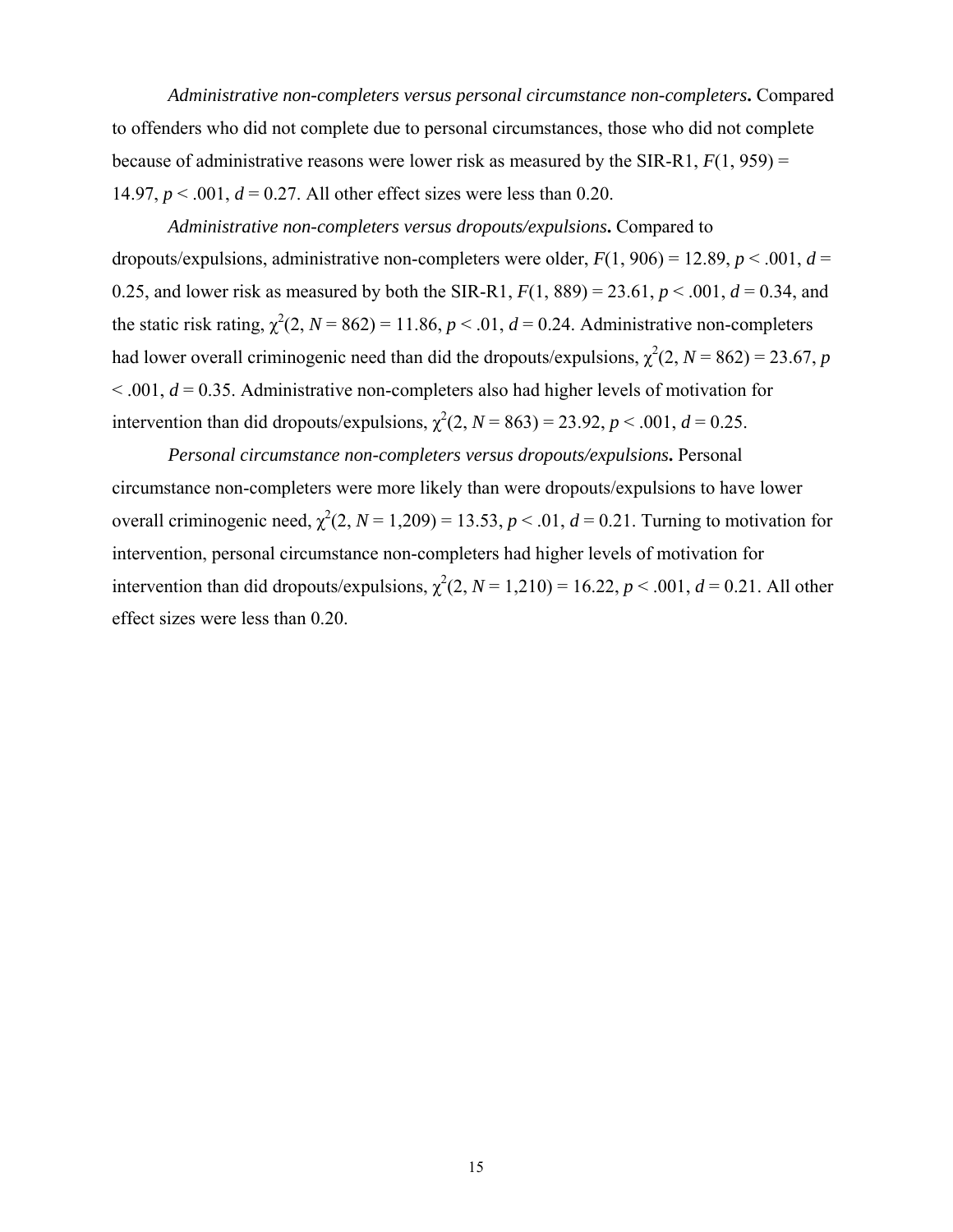|                         | Completers |         | Non-completers |             |
|-------------------------|------------|---------|----------------|-------------|
|                         |            | Admin   | Personal       | Dropout     |
| Age                     | a          | ab      | bc             | $\mathbf c$ |
| Mean (M)                | 36.03      | 34.53   | 33.64          | 31.90       |
| Standard deviation (SD) | (10.98)    | (10.99) | (9.58)         | (10.13)     |
| SIR-R1                  | a          | b       | $\mathbf{C}$   | $\mathbf c$ |
| $\boldsymbol{M}$        | $-0.13$    | $-2.76$ | $-5.13$        | $-5.79$     |
| <b>SD</b>               | (10.33)    | (9.58)  | (8.48)         | (8.43)      |
| <b>Static risk</b>      | a          | a       | ab             | b           |
| Low                     | 11.3%      | 9.6%    | 8.4%           | 6.5%        |
| Moderate                | 44.1%      | 49.1%   | 47.3%          | 40.1%       |
| High                    | 44.6%      | 41.3%   | 44.2%          | 53.4%       |

# **Table 5 - Risk by Attrition Type Among Non-Aboriginal Male Offenders**

*Note:* Admin = Non-completion of correctional program for administrative reasons. Personal = Non-completion of correctional program due to personal circumstances. Dropout = Non-completion of correctional program due to dropout/expulsion. When groups do not share at least one letter in common with another group in that row on a particular variable, it indicates that the comparison yielded an effect size of 0.20 or greater.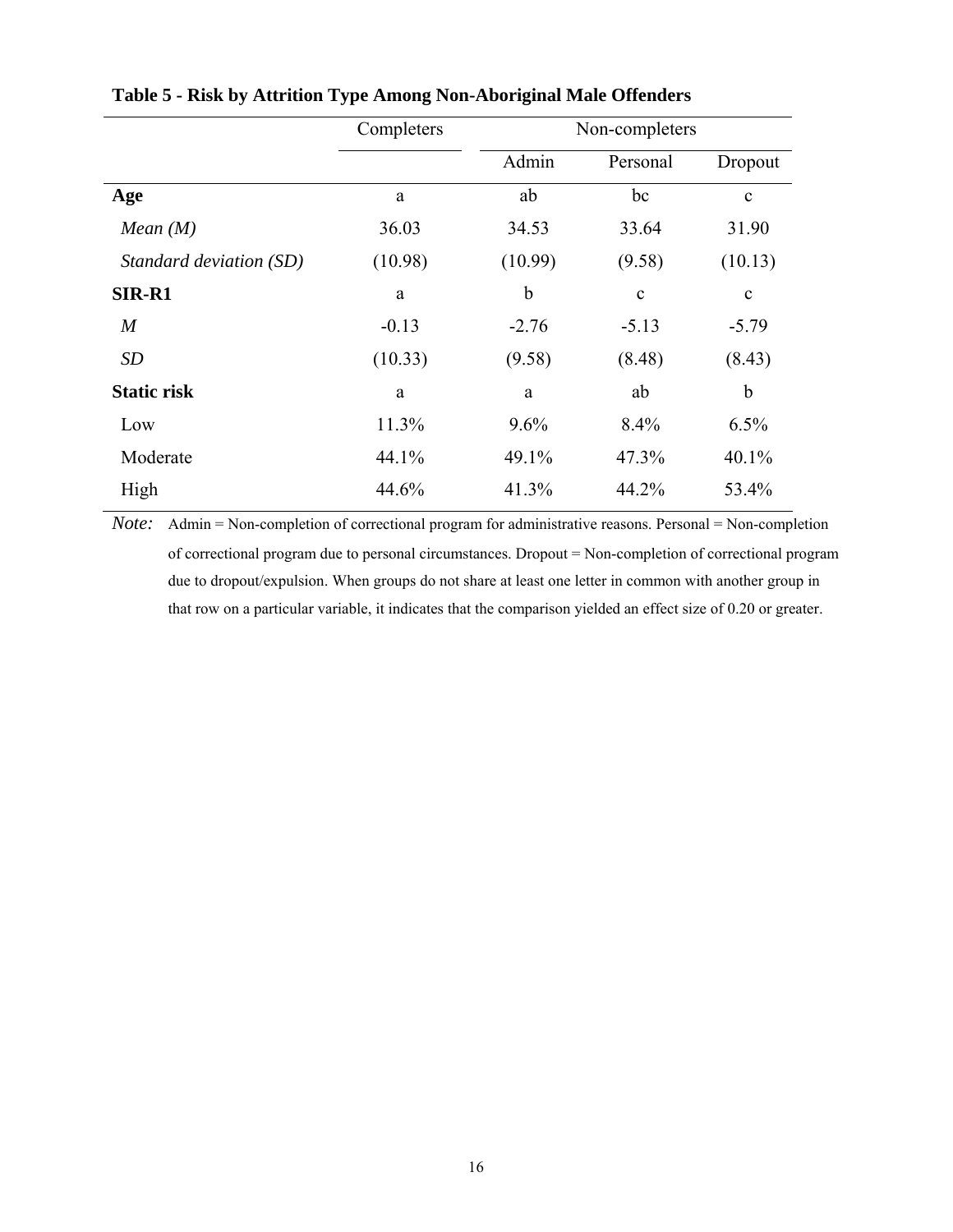|             | Completers $(\% )$ | Non-completers $(\% )$ |          |         |
|-------------|--------------------|------------------------|----------|---------|
| <b>Need</b> |                    | Admin                  | Personal | Dropout |
|             | a                  | a                      | a        | b       |
| Low         | 6.5                | 5.5                    | 3.0      | 1.6     |
| Moderate    | 36.7               | 36.2                   | 33.8     | 25.5    |
| High        | 56.8               | 58.4                   | 63.3     | 72.9    |

**Table 6 - Criminogenic Need by Attrition Type Among Non-Aboriginal Male Offenders** 

*Note:* Admin = Non-completion of correctional program for administrative reasons. Personal = Non-completion of correctional program due to personal circumstances. Dropout = Non-completion of correctional program due to dropout/expulsion. When groups do not share at least one letter in common with another group in that row on a particular variable, it indicates that the comparison yielded an effect size of 0.20 or greater.

|                   | Completers $(\% )$ | Non-completers $(\% )$ |          |             |
|-------------------|--------------------|------------------------|----------|-------------|
| <b>Motivation</b> |                    | Admin                  | Personal | Dropout     |
|                   | a                  | b                      | b        | $\mathbf c$ |
| Low               | 13.4               | 25.6                   | 23.3     | 28.9        |
| Moderate          | 64.4               | 52.9                   | 59.8     | 61.6        |
| High              | 22.2               | 21.5                   | 16.9     | 9.5         |

**Table 7 - Motivation by Attrition Type Among Non-Aboriginal Male Offenders** 

*Note:* Admin = Non-completion of correctional program for administrative reasons. Personal = Non-completion of correctional program due to personal circumstances. Dropout = Non-completion of correctional program due to dropout/expulsion. When groups do not share at least one letter in common with another group in that row on a particular variable, it indicates that the comparison yielded an effect size of 0.20 or greater.

## **Aboriginal Offenders**

Of the 1,236 Aboriginal offenders, 67.1% completed a program, 5.5% failed to complete for administrative reasons, 9.7% did not complete due to personal circumstances, and 17.7% dropped out or were expelled. A parallel set of analyses to those conducted above was performed with only the Aboriginal male offenders. Each group was compared to each other group on age and risk (Table 8), overall criminogenic need (Table 9), and motivation for intervention (Table 10).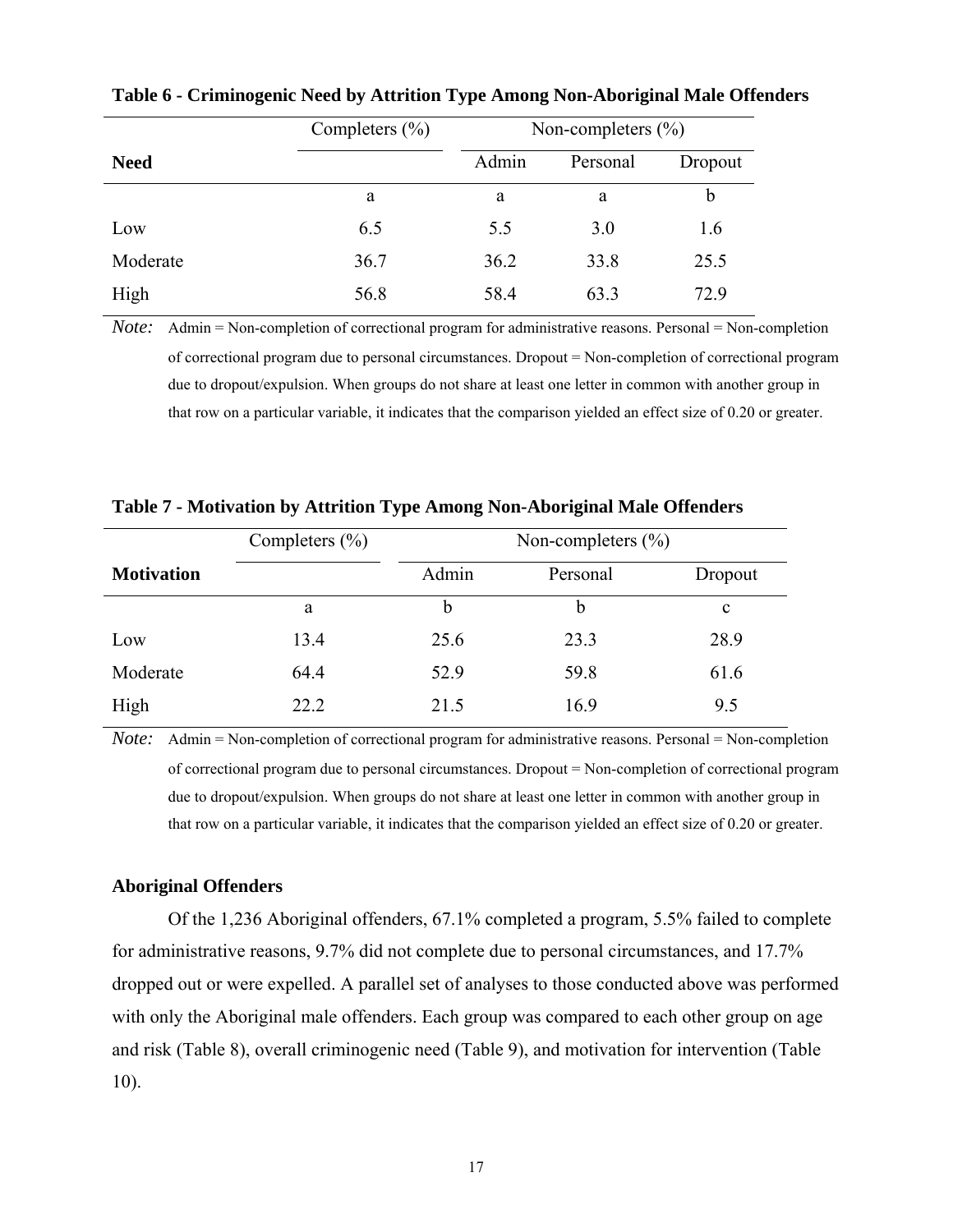## **Comparing Completers to Non-Completers**

*Completers versus administrative non-completers***.** Among Aboriginal men, completers had higher overall criminogenic need than administrative non-completers,  $\chi^2(2, N = 835) = 2.52$ ,  $p > 0.05$ ,  $d = 0.20$ . The two groups did not differ on any of the other variables considered in Tables 8, 9, and 10; all effect sizes were less than 0.20.

*Completers versus personal circumstance non-completers***.** Completers did not differ from those who did not complete due to personal circumstances on any of the variables considered; all effect sizes were below 0.20.

*Completers versus dropouts/expulsions***.** Compared to dropouts/expulsions, completers were older,  $F(1, 1046) = 25.31$ ,  $p < .001$ ,  $d = 0.38$ , and had lower overall criminogenic need,  $\chi^2(2, N = 983) = 12.64, p < .01, d = 0.27$ . Completers also had higher levels of motivation for intervention than did the dropouts/expulsions,  $\chi^2(2, N = 988) = 22.59$ ,  $p < .001$ ,  $d = 0.34$ . Only one effect size was less than 0.20.

## **Comparisons of Subgroups of Non-Completers**

*Administrative non-completers versus personal circumstance non-completers***.** Administrative non-completers did not differ from those who did not complete due to personal circumstances; all effect sizes were below 0.20.

*Administrative non-completers versus dropouts/expulsions***.** Administrative noncompleters were older,  $F(1, 285) = 2.205$ ,  $p > .05$ ,  $d = 0.21$ , and lower in static risk,  $\chi^2(2, N = 1)$  $274$ ) = 4.43,  $p > 0.05$ ,  $d = 0.22$ , than were dropouts/expulsions. Administrative non-completers were also lower in overall criminogenic need than were dropouts/expulsions,  $\chi^2(2, N = 274)$  = 13.49,  $p < 0.01$ ,  $d = 0.54$ . Administrative non-completers had higher levels of motivation for intervention than did the dropouts/expulsions,  $\chi^2(2, N = 275) = 17.02$ ,  $p < .001$ ,  $d = 0.47$ .

*Personal circumstance non-completers versus dropouts/expulsions***.** Personal circumstance non-completers were older than were dropouts/expulsions,  $F(1, 337) = 3.46$ ,  $p <$ .10, *d* = 0.21. Compared to dropouts/expulsions, personal circumstance non-completers had lower static risk,  $\chi^2(2, N = 329) = 4.63$ ,  $p < .10$ ,  $d = 0.22$ , and lower overall criminogenic need,  $\chi^2(2, N = 329) = 12.28, p < .01, d = 0.37$ . The personal circumstance non-completers had higher levels of motivation for intervention than did the dropouts/expulsions,  $\chi^2(2, N = 330) = 11.21$ , *p*  $< 0.01, d = 0.24.$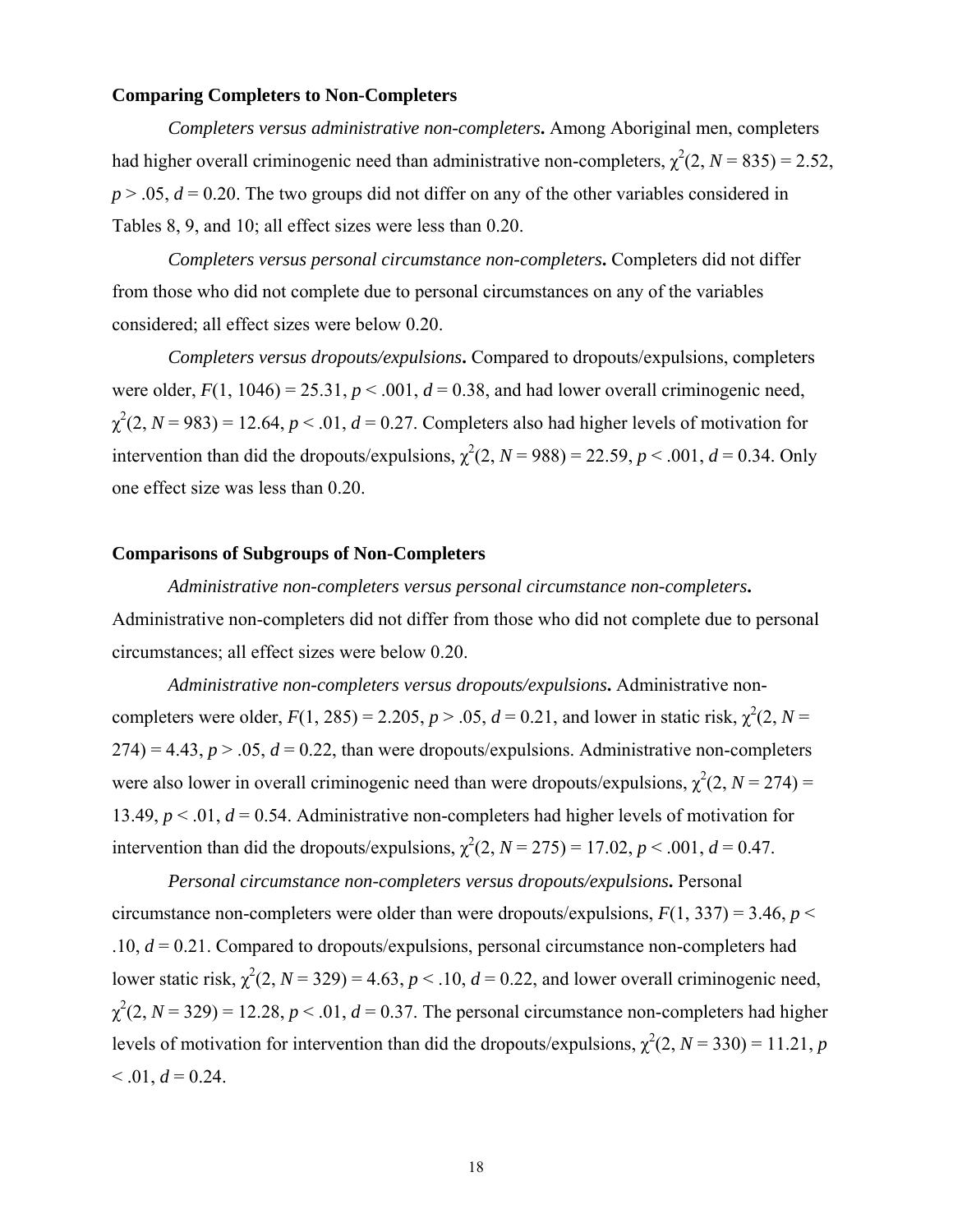|                    | Completers | Non-completers |          |         |  |
|--------------------|------------|----------------|----------|---------|--|
|                    |            | Admin          | Personal | Dropout |  |
| Age                | a          | a              | a        | b       |  |
| $\overline{M}$     | 33.17      | 31.41          | 31.43    | 29.66   |  |
| <b>SD</b>          | (9.36)     | (9.25)         | (8.49)   | (8.31)  |  |
| <b>Static risk</b> | ab         | a              | a        | b       |  |
| Low                | 5.1%       | 7.9%           | 2.5%     | 2.4%    |  |
| Moderate           | 31.6%      | 27.0%          | 37.3%    | 26.1%   |  |
| High               | 63.3%      | 65.1%          | 60.2%    | 71.6%   |  |

**Table 8 - Risk by Attrition Type Among Aboriginal Male Offenders** 

*Note:* Admin = Non-completion of correctional program for administrative reasons. Personal = Non-completion of correctional program due to personal circumstances. Dropout = Non-completion of correctional program due to dropout/expulsion. When groups do not share at least one letter in common with another group in that row on a particular variable, it indicates that the comparison yielded an effect size of 0.20 or greater.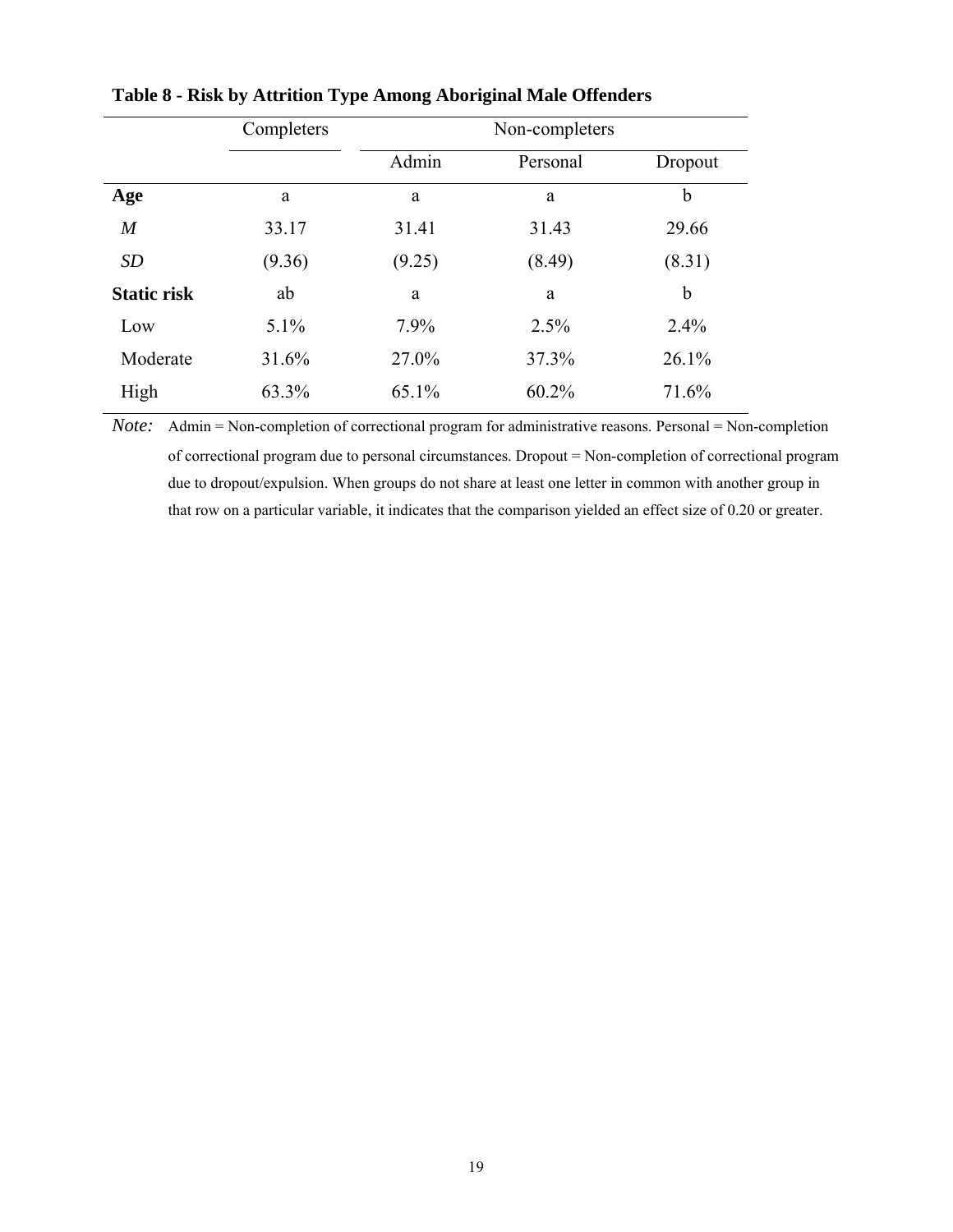|             | Completers $(\% )$ | Non-completers $(\% )$ |          |             |
|-------------|--------------------|------------------------|----------|-------------|
| <b>Need</b> |                    | Admin                  | Personal | Dropout     |
|             | a                  | b                      | ab       | $\mathbf c$ |
| Low         | 2.3                | 3.2                    | 0.8      | 0.9         |
| Moderate    | 26.3               | 34.9                   | 32.2     | 15.6        |
| High        | 71.4               | 61.9                   | 66.9     | 83.4        |

**Table 9 - Criminogenic Need by Attrition Type Among Aboriginal Male Offenders** 

*Note:* Admin = Non-completion of correctional program for administrative reasons. Personal = Non-completion of correctional program due to personal circumstances. Dropout = Non-completion of correctional program due to dropout/expulsion. When groups do not share at least one letter in common with another group in that row on a particular variable, it indicates that the comparison yielded an effect size of 0.20 or greater.

|                   | Completers $(\% )$ | Non-completers $(\% )$ |          |         |
|-------------------|--------------------|------------------------|----------|---------|
| <b>Motivation</b> |                    | Admin                  | Personal | Dropout |
|                   | a                  | a                      | a        | b       |
| Low               | 17.1               | 15.9                   | 22.0     | 24.1    |
| Moderate          | 63.7               | 60.3                   | 60.2     | 69.8    |
| High              | 19.2               | 23.8                   | 17.8     | 6.1     |

**Table 10 - Motivation by Attrition Type by Among Aboriginal Male Offenders** 

*Note:* Admin = Non-completion of correctional program for administrative reasons. Personal = Non-completion of correctional program due to personal circumstances. Dropout = Non-completion of correctional program due to dropout/expulsion. When groups do not share at least one letter in common with another group in that row on a particular variable, it indicates that the comparison yielded an effect size of 0.20 or greater.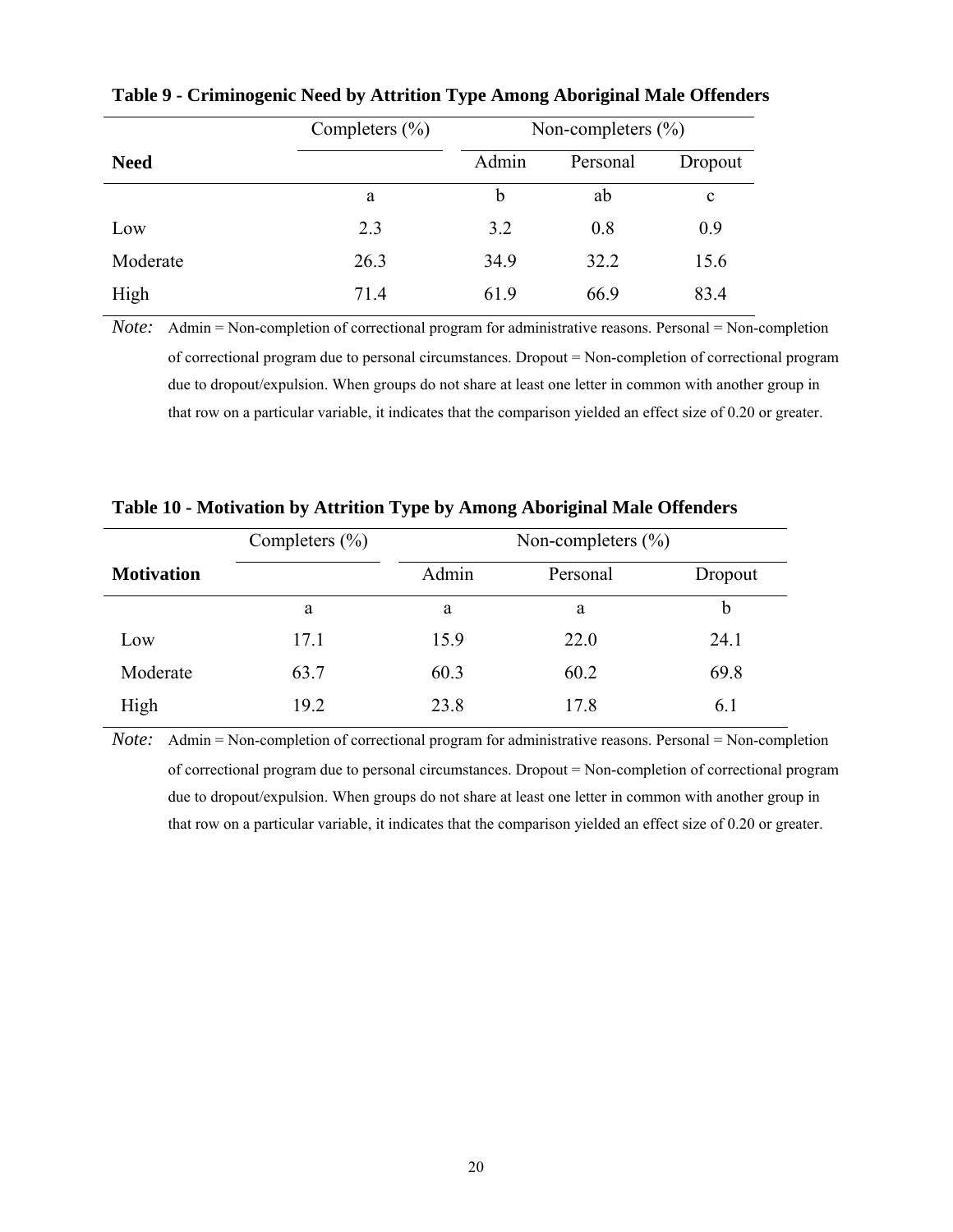#### **DISCUSSION**

The primary purpose of the present research was to investigate the extent to which heterogeneity exists among offenders who fail to complete correctional programs. Our results suggest that there are meaningful differences on risk, need, and motivation between those who complete correctional programs and different types of non-completers. More specifically, dropouts/expulsions were generally higher risk, higher need, and had lower levels of motivation for intervention than offenders who completed a program. The administrative and personal circumstance non-completers, however, generally appeared to occupy a middle ground between the completers and dropouts/expulsions. This pattern of results suggests that there is heterogeneity among offenders who fail to complete programs and that those non-completers who dropout or are expelled from a program may be most distinct from completers in terms of risk, need, and motivation.

This pattern was generally found for both non-Aboriginal and Aboriginal male offenders. Only small or larger effect sizes (Cohen's  $d \ge 0.20$ ) were considered indicative of a meaningful difference. Among the non-Aboriginal men, compared to completers, dropouts/expulsions a) were younger, b) were higher risk on the SIR-R1, c) had higher levels of static risk, d) had greater criminogenic need, and e) had lower levels of motivation for intervention. The same results were found when the dropouts/expulsions were compared to administrative noncompleters. Fewer differences were observed between completers and administrative noncompleters and between dropouts/expulsions and personal circumstance non-completers. The largest effect sizes were generally found in the comparisons between completers and dropouts/expulsions.

Turning to the Aboriginal men, compared to completers, dropouts/expulsions a) were younger, b) had greater criminogenic need, and c) had lower levels of motivation for intervention. Similar differences were found when the dropouts/expulsions were compared to administrative and personal circumstance non-completers. Far fewer differences, however, were found when the administrative and personal circumstance non-completers were compared to the completers. Thus, for both the non-Aboriginal and Aboriginal offenders, dropouts/expulsions were most distinct from completers in terms of risk, need, and motivation.

These results have implications for both practice and research. In terms of practice, we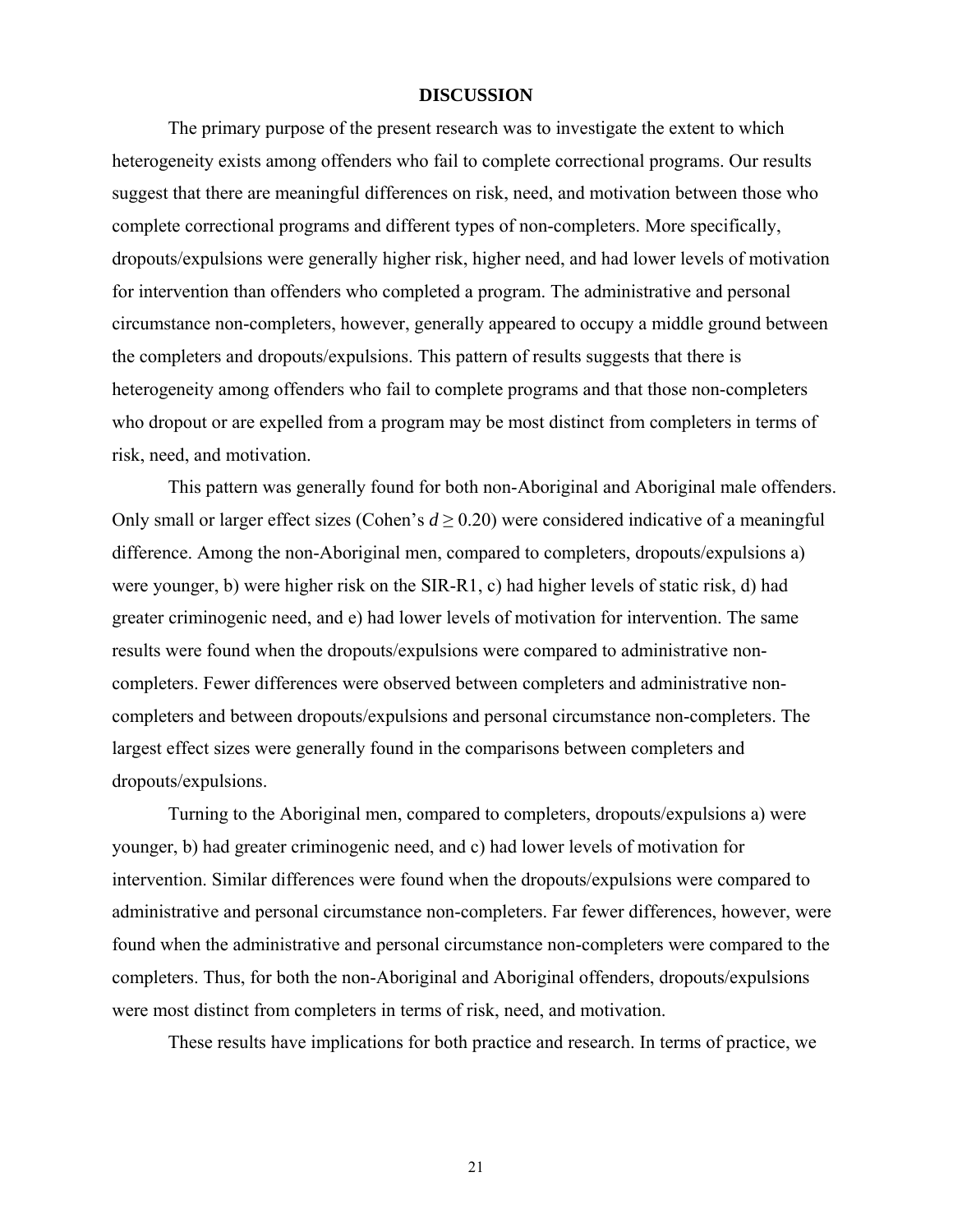found that the offenders who faced the greatest reintegration challenge (i.e., high-risk and highneed) were also those most likely to dropout or be expelled from treatment. This makes it difficult to adhere to the risk principle, in which high-intensity treatment is directed to offenders higher in risk and need (Andrews & Bonta, 2003). The offenders who are dropping out or being expelled from programs are those who are higher in risk and need and, thus, require the most treatment.

This apparent impasse may be remedied by attending to the responsivity principle, which states that the style of intervention should be tailored to an offender's learning style, motivation, and cognitive functioning (Andrews & Bonta, 2003). Perhaps delivery of preparatory programs to these high-risk/high-need offenders to address responsivity issues, such as low motivation, may reduce the likelihood of dropout/expulsion, and, ultimately, reduce the likelihood of recidivism. Preliminary evidence suggests that such programs, delivered prior to commencement of the program proper, can be successful in increasing motivation for treatment and in reducing recidivism (Malcolm, Marshall, & Marshall, 2004; Moulden, Marshall, & Marshall, 2004). Although directing preparatory efforts to high-risk/need and low-motivation offenders may reduce dropout/expulsion rates, reducing the rates of other types of attrition may be best addressed through administrative channels (c.f., Wormith & Olver, 2002).

With regard to research, the results of this study suggest that more specific definitions should be used in program attrition research. Researchers attempting to identify predictors of non-completion, for example, would likely be more successful if they considered dropouts/expulsions separately rather than collapsing across all types of attrition. In addition, our results suggest that dropout/expulsion may pose the greatest threat to the validity of investigations into the effectiveness of treatment (Rice  $\&$  Harris, 2003). In general, attending to the heterogeneity of non-completers may provide greater clarity in research, which may lead to more effective strategies for retaining higher risk offenders in programs, and, ultimately, to greater reductions in recidivism.

Some caution is warranted in interpreting the results of the current study. Although we were interested in different types of attrition, this endeavor was somewhat limited by the program status categories used in OMS, on which we relied. For example, we were unable to separate dropouts from expulsions because both were indicated with the status code "suspended" in OMS. Wormith and Olver (2002) did, however, find that dropouts and expulsions were similar in terms of risk, motivation, and recidivism. Thus, combining these two groups may be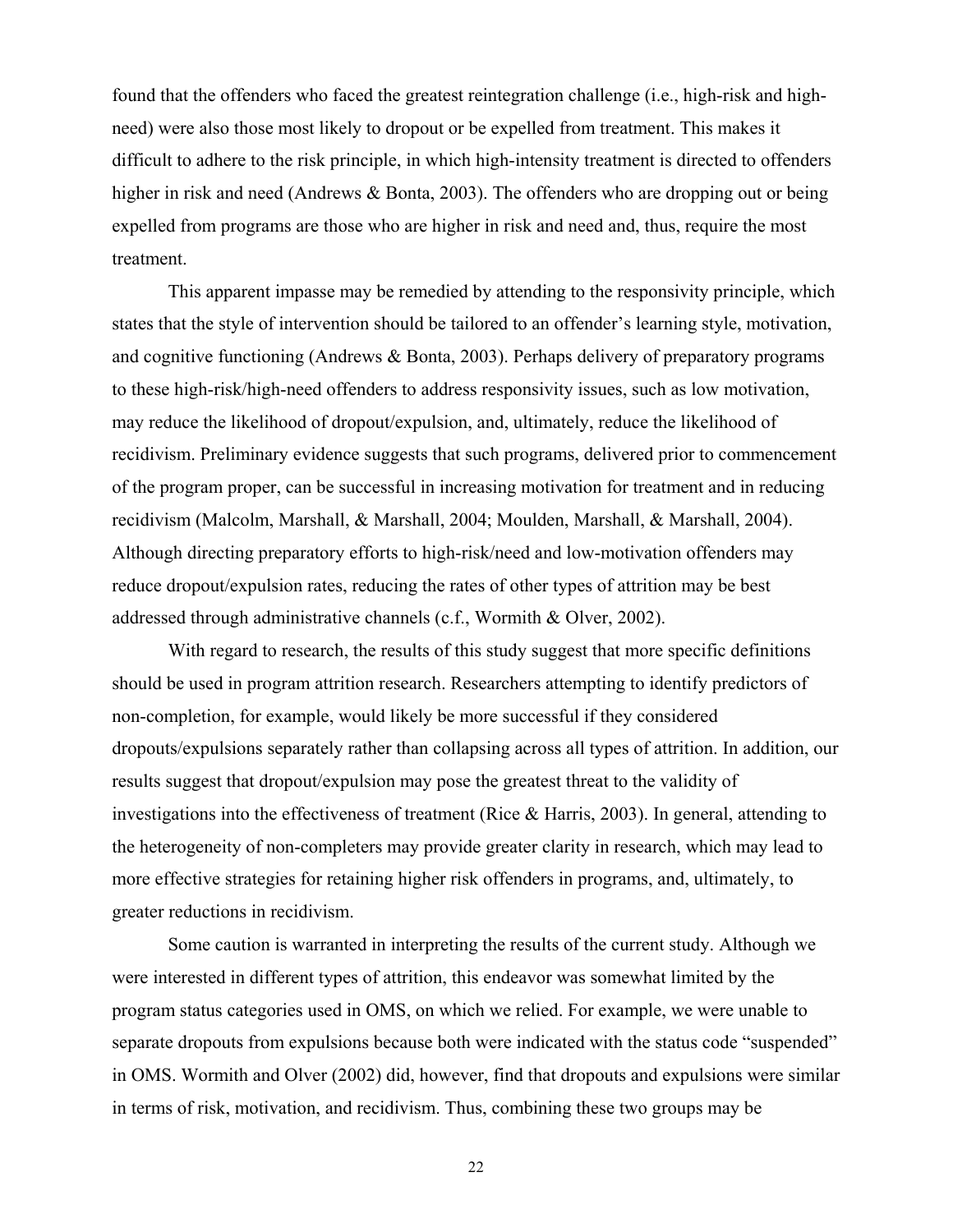acceptable. For the remaining non-completers, however, finer examination of heterogeneity may soon be

possible. More detailed information on reasons for non-completion of treatment is now being gathered in the new Offender Management System Renewal Program Performance Measure (PPM) application, which was released in November 2005 (P. Chitty, personal communication, November 28, 2005). For example, in the database analyzed in the current report, failure to complete a program because of medical reasons or admittance to segregation were both coded as *incomplete* (non-completion due to personal circumstances). In the new PPM application, more specific reasons for non-completion can be entered and, thus, examined separately.

A second concern is that the large number of statistical comparisons performed makes it likely that some of the associations found between variables that were judged to be meaningful (i.e., effect size  $\geq$  0 .20) may have occurred by chance, when in fact the true effect size may be lower (Cohen, 2003; Howell, 1997). The liberal approach, however, is arguably justified because the purpose of the current paper was more exploratory than confirmatory in nature given the virtual absence of investigations into the heterogeneity of treatment non-completers in the published literature (Cohen, 2003). A final concern is that women offenders were not included in this research. Data from too few women offenders were available to permit investigation with this group.

In terms of future research, the development of measures with which to estimate dropout/expulsion risk would be useful. Measures of this sort could be used in correctional planning to identify offenders most at risk of dropout/expulsion and to target them with preparatory programs. These efforts could prove effective at conserving scarce resources and reducing recidivism. In addition, researchers investigating the effectiveness of correctional programs could use such measures to identify and control for would-be dropouts/expulsions in comparison groups, thereby increasing the internal validity of their studies. We have developed a screening version of such a measure (Nunes & Cortoni, 2006).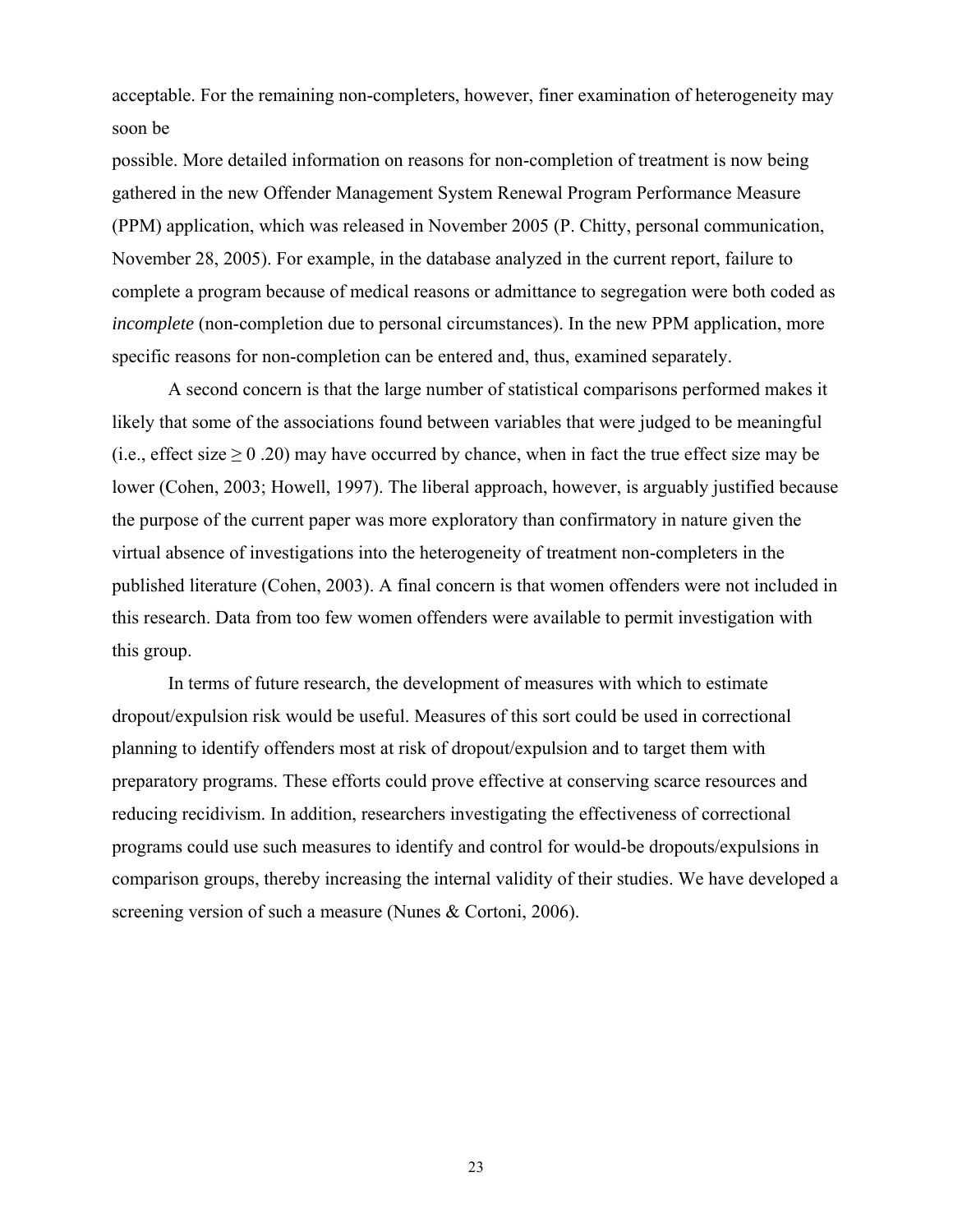### **REFERENCES**

- Andrews, D. A., & Bonta, J. (2003). *The psychology of criminal conduct* (3<sup>rd</sup> ed.). Cincinnati, OH: Anderson.
- Beyko, M. J., & Wong, S. C. P. (2005). Predictors of treatment attrition as indicators for program improvement not offender shortcomings: A study of sex offender treatment attrition. *Sexual Abuse: A Journal of Research and Treatment, 17,* 375-389.

Cohen, J. (1992). A power primer. *Psychological Bulletin, 112,* 155-159.

- Cohen, J. (2003). Things I have learned (so far). In A. E. Kazdin (Ed.), *Methodological issues and strategies in clinical research* (3rd ed.) (pp. 407-424). Washington, DC: American Psychological Association.
- Craissati, J. & Beech, A. (2001). Attrition in a community treatment program for child sexual abusers. *Journal of Interpersonal Violence, 16,* 205-221.
- Daly, J. E., & Pelowski, S. (2000). Predictors of dropout among men who batter: A review of studies with implications for research and practice. *Violence and Victims, 15,* 137-160.
- Geer, T. M., Becker, J. V., Gray, S. R., & Kraus, D. (2001). Predictors of treatment completion in a correctional sex offender treatment program. *Journal of Offender Therapy and Comparative Criminology, 45,* 302-313.
- Gendreau, P., Little, T., & Goggin, C. (1996). A meta-analysis of the predictors of adult offender recidivism: What works! *Criminology, 34,* 401-433.
- Hanson, R. K. (1997). *The development of a brief actuarial risk scale for sexual offense recidivism.* (User Report 97-04). Ottawa: Department of the Solicitor General of Canada.
- Hanson, R. K., Gordon, A., Harris, A. J. R., Marques, J. K., Murphy, W., Quinsey, V. L., & Seto, M. D. (2002). First report of the collaborative outcome data project on the effectiveness of psychological treatment for sex offenders. *Sexual Abuse: A Journal of Research and Treatment, 14,* 169-194.
- Hanson, R. K., & Morton-Bourgon, K. (2004). *Predictors of sexual recidivism: An updated meta-analysis*. Ottawa: Public Safety and Emergency Preparedness Canada.
- Howell, D. C. (1997). *Statistical methods for psychology* (4<sup>th</sup> ed.). Belmont, CA: Wadsworth.
- Malcolm, P. B., Marshall, L. E., & Marshall, W. L. (2004, October). *Outcome of a preparatory program for sexual offenders: A comparison with a matched control.* Paper presented at